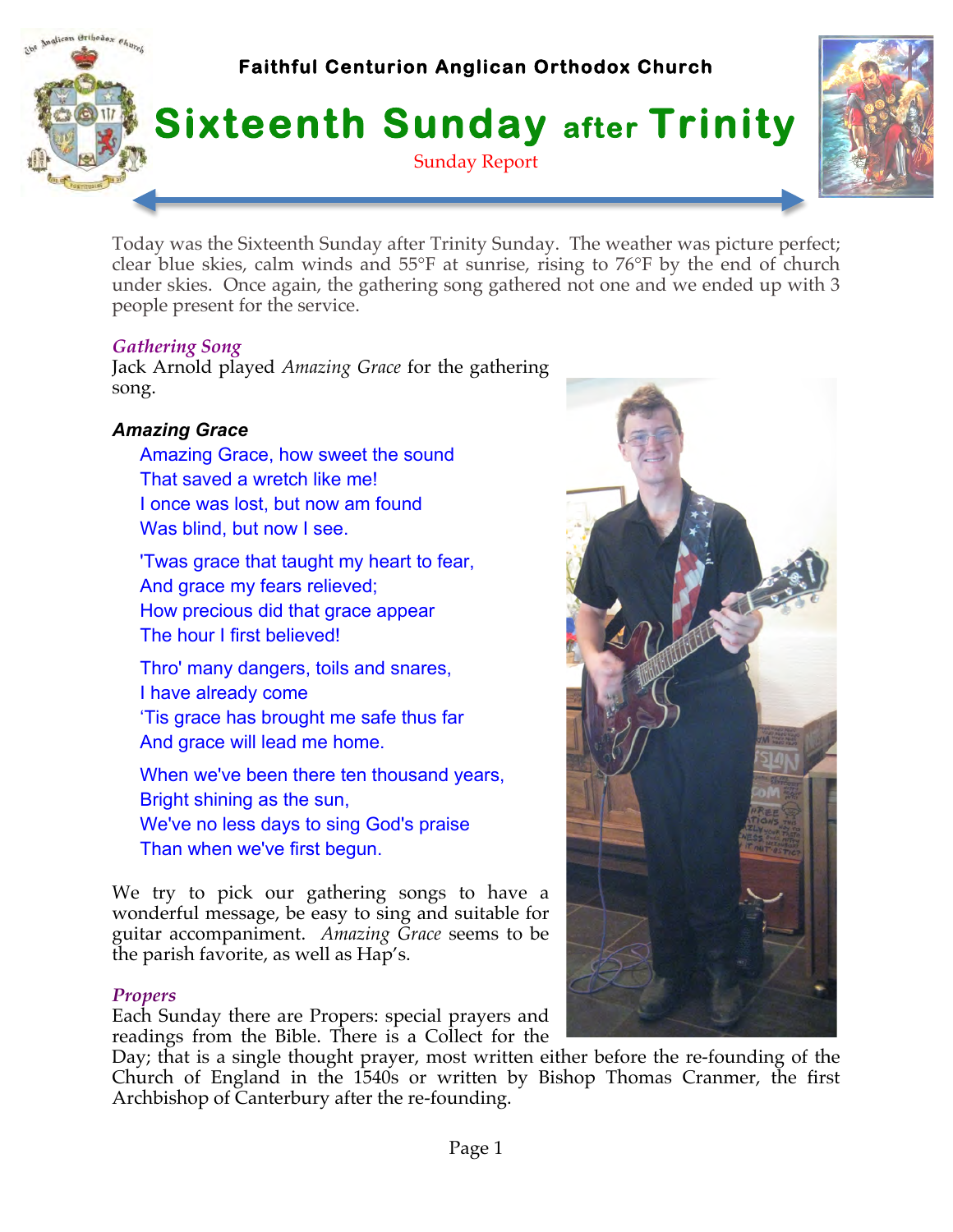The Collect for the Day is to be read on Sunday and during Morning and Evening Prayer until the next Sunday. The Epistle is normally a reading from one of the various Epistles, or letters, in the New Testament. The Gospel is a reading from one of the Holy Gospels; Matthew, Mark, Luke and John. The Collect is said by the minister as a prayer, the Epistle can be read by either a designated reader (as we do in our church) or by one of the ministers and the Holy Gospel, which during the service in our church is read by an ordained minister or our Deacon Striker.

The propers are the same each year, except if a Red Letter Feast, that is one with propers in the prayerbook, falls on a Sunday, then those propers are to be read instead, except in a White Season, where it is put off. Red Letter Feasts, so called because in the Altar Prayerbooks the titles are in red, are special days. Most of the Red Letter Feasts are dedicated to early saints instrumental in the development of the church, others to special events. Some days are particularly special and the Collect for that day is to be used for an octave (eight days) or an entire season, like Advent or Lent.

The Propers for today are found on Page 212-213, with the Collect first:

# The Sixteenth Sunday after Trinity.

*The Collect.*

 **LORD,** we beseech thee, let thy continual pity cleanse and defend thy Church; and, because it cannot continue in safety without thy succour, preserve it evermore by thy help and goodness; through Jesus Christ our Lord. *Amen*. **O**

Dru Arnold read today's Epistle, which came from Paul's Letter to the Ephesians, the

Third Chapter beginning at the Thirteenth Verse. Paul, writing to the church in Ephesus, prays that the people might "be strengthened with might by his Spirit in the inner man; that Christ may dwell in your hearts by faith; that ye, being rooted and grounded in love, may be able to comprehend with all saints what is the breadth, and length, and depth, and height; and to know the love of Christ, which passeth knowledge, that ye might be filled with all the fullness of God." More simply put, Paul asks that we open our hearts to God and to Christ, that they might work in our hearts the miracle of love.

 DESIRE that ye faint not at my tribulations for you, which is your glory. For this cause I bow my knees



unto the Father of our Lord Jesus Christ, of whom the whole family in heaven and earth is named, that he would grant you, according to the riches of his glory, to be strengthened with might by his Spirit in the inner man; that Christ may dwell in your hearts by faith; that ye, being rooted and grounded in love, may be able to comprehend with all saints what is the breadth, and length, and depth, and height; and to know the love of Christ, which passeth knowledge, that ye might be filled with all the fullness of God. Now unto him that is able to do exceeding abundantly above all that we ask or think, according to the power that worketh in us, unto him be glory in the church by Christ Jesus throughout all ages, world without end. Amen.  $\prod_{\text{ear}}$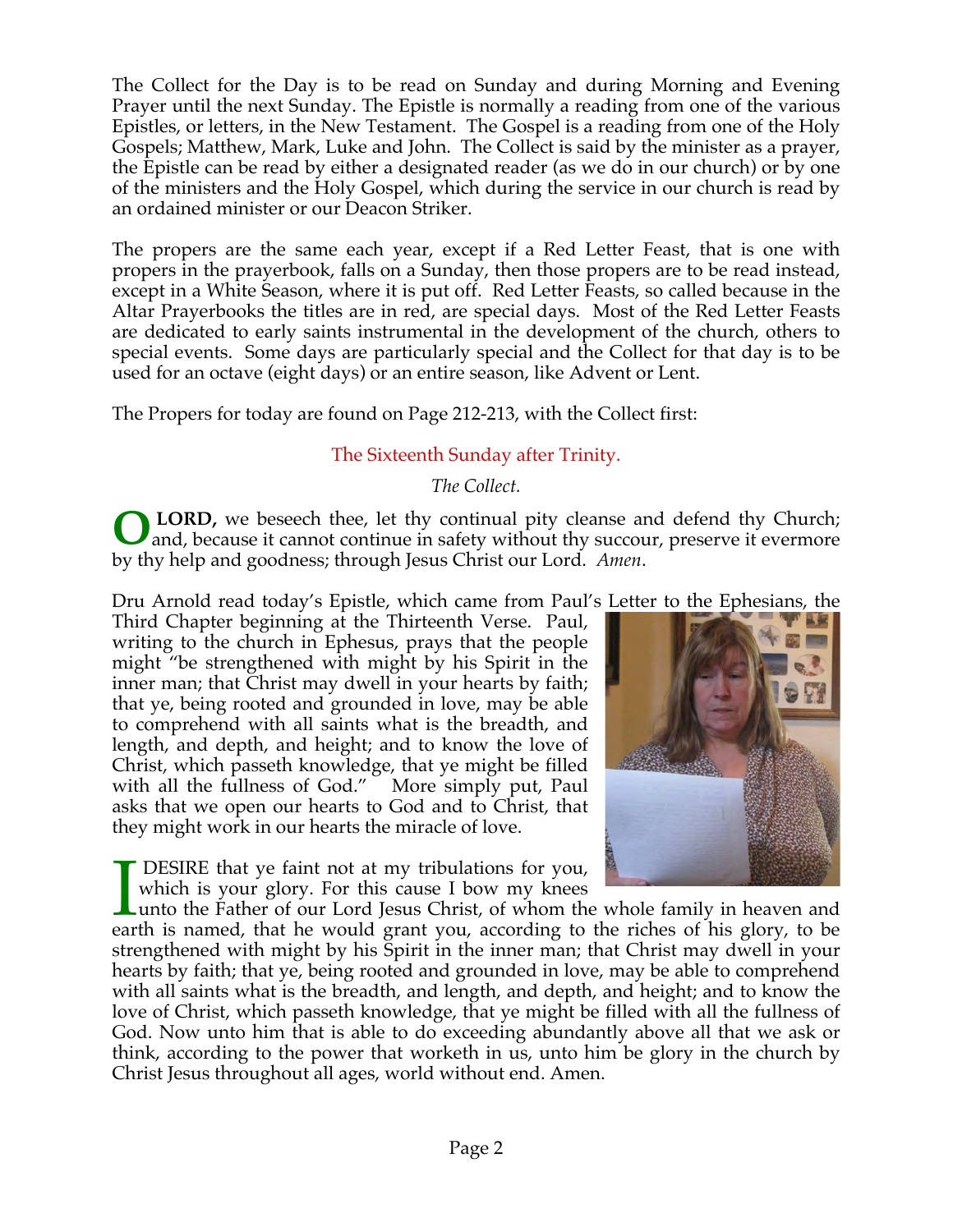Deacon Striker Jack Arnold read today's Holy Gospel which started in the Seventh



Chapter of the Gospel according to St. Luke, beginning at the Eleventh Verse. Jesus was going into the city of Nain with his disciples and many followers. "When he came nigh to the gate of the city, behold, there was a dead man carried out, the only son of his mother, and she was a widow: and much people of the city was with her." In those days, a widow with only one son had little, a widow with no son was in deep trouble. Taking compassion on her and also the opportunity to make His power evident, He came to the bier, and touch it said, "Young man, I say unto thee, Arise." The young man arose and began to speak; whereupon Jesus brought him to his mother. Not surprisingly, news of this event was spread "forth throughout all Judæa, and throughout all the region round about." Like the young man, we are dead to eternity until we hear the command "… Arise." If we hear and act on that command, we have eternal life, just like the young man, it starts right then!

ND it came to pass the day after, that Jesus went into a city called Nain; and many of his disciples went with him, and much people. Now when he came  $\blacktriangle$  nigh to the gate of the city, behold, there was a dead man carried out, the only ND it came to pass the day after, that Jesus went into a city called Nain; and many of his disciples went with him, and much people. Now when he came nigh to the gate of the city, behold, there was a dead man carried out, And when the Lord saw her, he had compassion on her, and said unto her, Weep not. And he came and touched the bier: and they that bare him stood still. And he said, Young man, I say unto thee, Arise. And he that was dead sat up, and began to speak. And he delivered him to his mother. And there came a fear on all: and they glorified God, saying, That a great prophet is risen up among us; and, That God hath visited his people. And this rumour of him went forth throughout all Judæa, and throughout all the region round about.

#### *Sermon – Time and Action*

Today's sermon tied the Collect, Epistle and Gospel together and is partly contained in



the forewords above. Consider the words of the Collect, "…let thy continual pity cleanse and defend thy Church; and, because it

cannot continue in safety without thy succour, preserve it evermore by thy help and goodness …"

When the Collect talks about the church, just like last week, it is not talking about buildings; it is talking about us. Each of us; all of us and together. We need God's help (pity) to keep the group of us together following His Will, for without His Help (Holy Ghost) we are doomed to utter failure. With His Help, we are set for success for evermore. He offers, do we accept?

That leads us to Saint Paul's point: If we will open our hearts to God, He will send the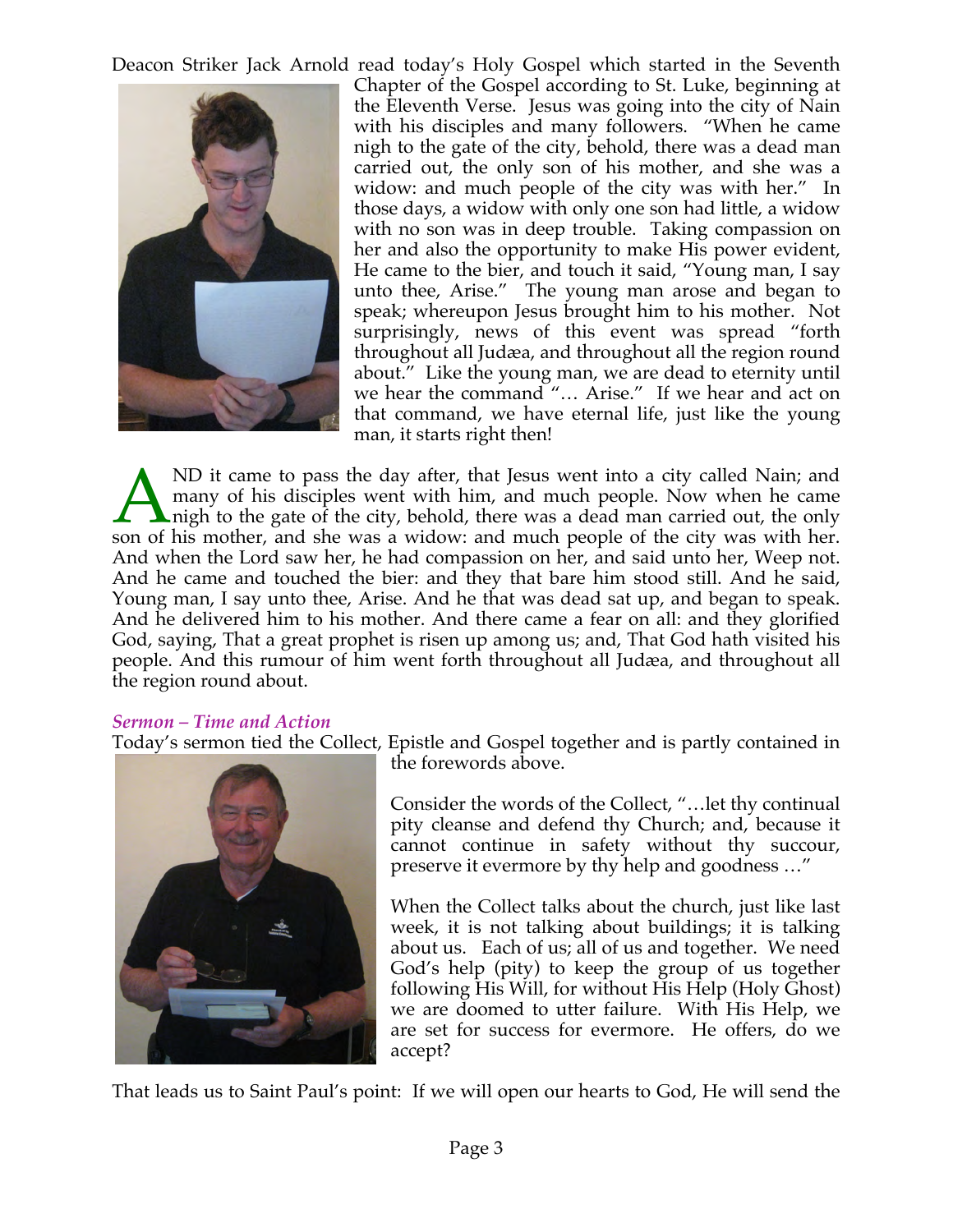Holy Ghost to fill our hearts with Love, Courage, Inspiration, Tenacity and Confidence, to mention just a few helpful additions to our portfolio. If we will open our hearts to Him, our ears will hear the command "... Arise." When we rise, we rise with the confidence of immortals and can conquer any obstacle. But, without an open heart, our ears will never hear the command directed to our soul, "… Arise." We will be dead to eternity.

Open your heart to our Lord and arise. Arise; go forth with Love, Courage, Inspiration, Tenacity and Confidence to fight the battle our Lord leads us into.

All Jesus asks is that we follow Him. That is all follow Him. But, words mean something. The word follow is very important.

In the military fighter world the strongest acceptance and recognition of excellence that can be given is, "You lead; I'll follow." For to do so is to put your life in the other's hands. Literally, completely and without question. It is a matter of putting the light on the star and hanging in there. It is said by few to an even smaller number. When you break out of the cloud after an hour of *GE-28 Volt* burning in your retina and see the runway or pop over the ridge after a half hour of dodging trees and triple A and the target is right there in the reticule, it is all okay. Sometimes in between, it does not seem like it will turn out that way. What makes you keep the light on the star is trust. I see this as another aspect of that truth. The numbers are different in the case of God. We all (unlikely to happen) need to put our lives in the hands of a small number (that would be ONE).

We need recognize who has the ability, the power, the perfection in leadership and have that trust to say, "You lead; I'll follow." I believe that is what Jesus expects from us in regard to our entire life. We may get out of position or even go lost wingman on the odd occasion, but he expects us to Our very best to follow His lead and stay in position. Hard to do if your eye is not padlocked on Him.

I might add, as ministers of our Lord, we have a similar responsibility to those who would follow us here on earth. And we have to work even harder, for created by a perfect God, we are imperfect creatures with free will. A problematic combination. We must strive for a correct attitude, heading, stability and predictability in our path so that we can be followed towards that final destination that marks a successful mission.



## **Be of God - Live of God - Act of God.**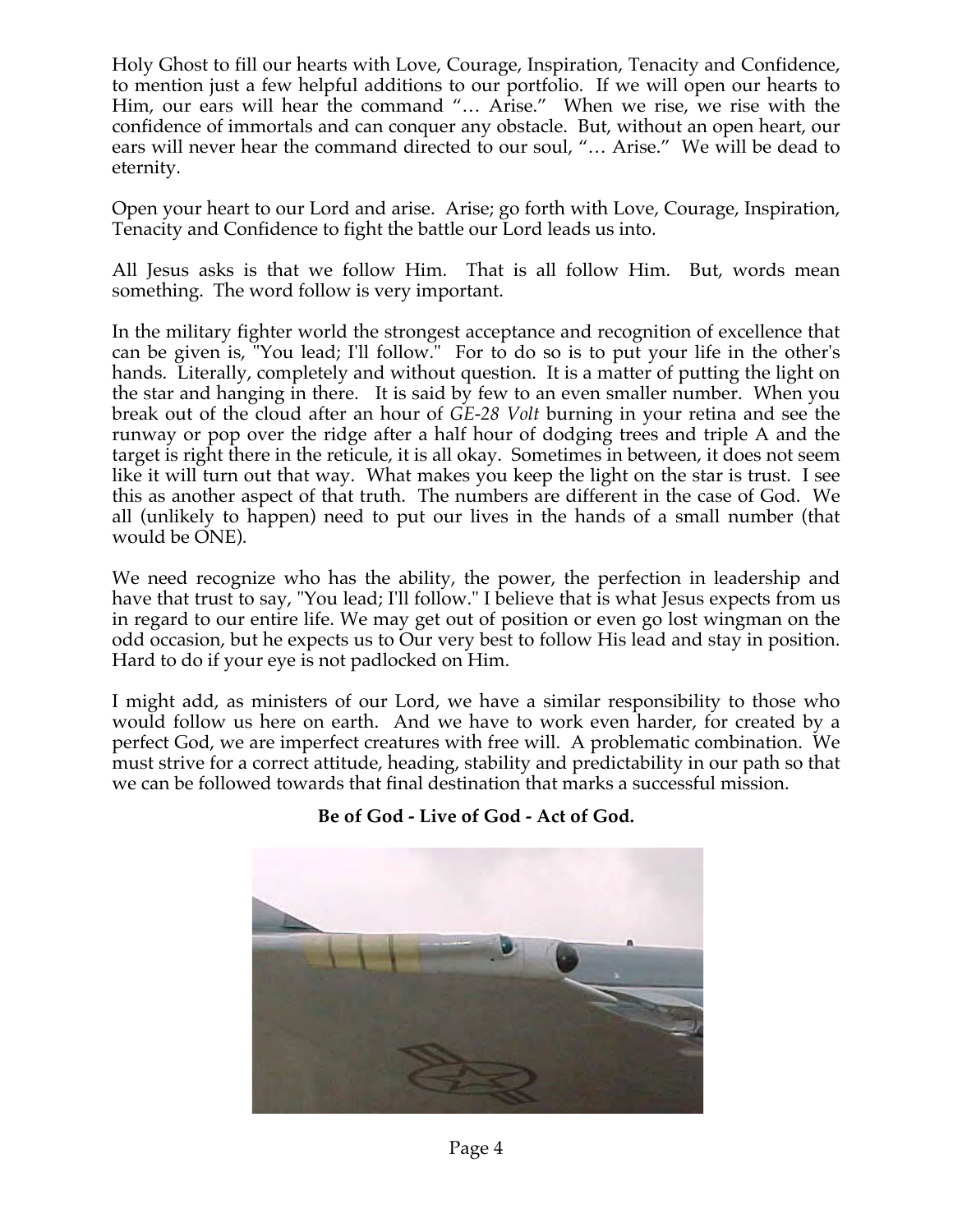#### *Bishop Ogles' Sermon*

We are oft fortunate to get copies of Bishop Jerry's sermon notes. Today is one of those

Sundays. Today's sermon starts off with the collect, and like always, it will give you a lot to consider in your heart.

#### **Sermon Notes** Sixteenth Sunday after Trinity 23 September 2012, Anno Domini The Sixteenth Sunday after Trinity.

*The Collect.*

 **LORD,** we beseech thee, let thy continual pity cleanse and defend thy Church; and, because it cannot continue in safety without thy succour, preserve it evermore by thy help and goodness; through Jesus Christ our Lord. *Amen*. **O**



And it came to pass the day after, that he went into a city called Nain; and many of his disciples went with him, and much people. 12 Now when he came nigh to the gate of the city, behold, there was a dead man carried out, the only son of his mother, and she was a widow: and much people of the city was with her. 13 And when the Lord saw her, he had compassion on her, and said unto her, Weep not. 14 And he came and touched the bier: and they that bare him stood still. And he said, Young man, I say unto thee, Arise. 15 And he that was dead sat up, and began to speak. And he delivered him to his mother. 16 And there came a fear on all: and they glorified God, saying, That a great prophet is risen up among us; and, That God hath visited his people. 17 And this rumour of him went forth throughout all Judaea, and throughout all the region round about. 18 And the disciples of John shewed him of all these things. (Luke 7:11-17)

How often have we been at the point of complete and total heartbreak when suddenly our prayers are answered in a far greater way than we could have thought to ask? Love being the one power that is stronger than death (for all love is of God), why are we surprised at the miracles of love that we observe in our own daily lives? Why will a mother sacrifice her last breath of her life for her child? Why do men go off to war against the enemies of their homeland without a sigh or a word of regret in risking their lives to defend it?

 Does God yet work such wonderful miracles as we have read about on that day He visited Nain? A young man is dead and within minutes of being buried. Is there hope for such a one? His mother has only this one son. She is a widow who has transferred all of her love and dependence from the deceased father upon this one special child for whom her very life is ransom. But he is now dead and she is left all alone! Though crowds gather about her, none have that familiar and loyal heart that beat in the breast of her deceased son, nor the dedicated love that heart devoted to his mother, for he is dead!

 I can only imagine the pain and anguish of that forlorn heart of the woman of Nain that day. She would perform her last duty to a son that she had held dear to her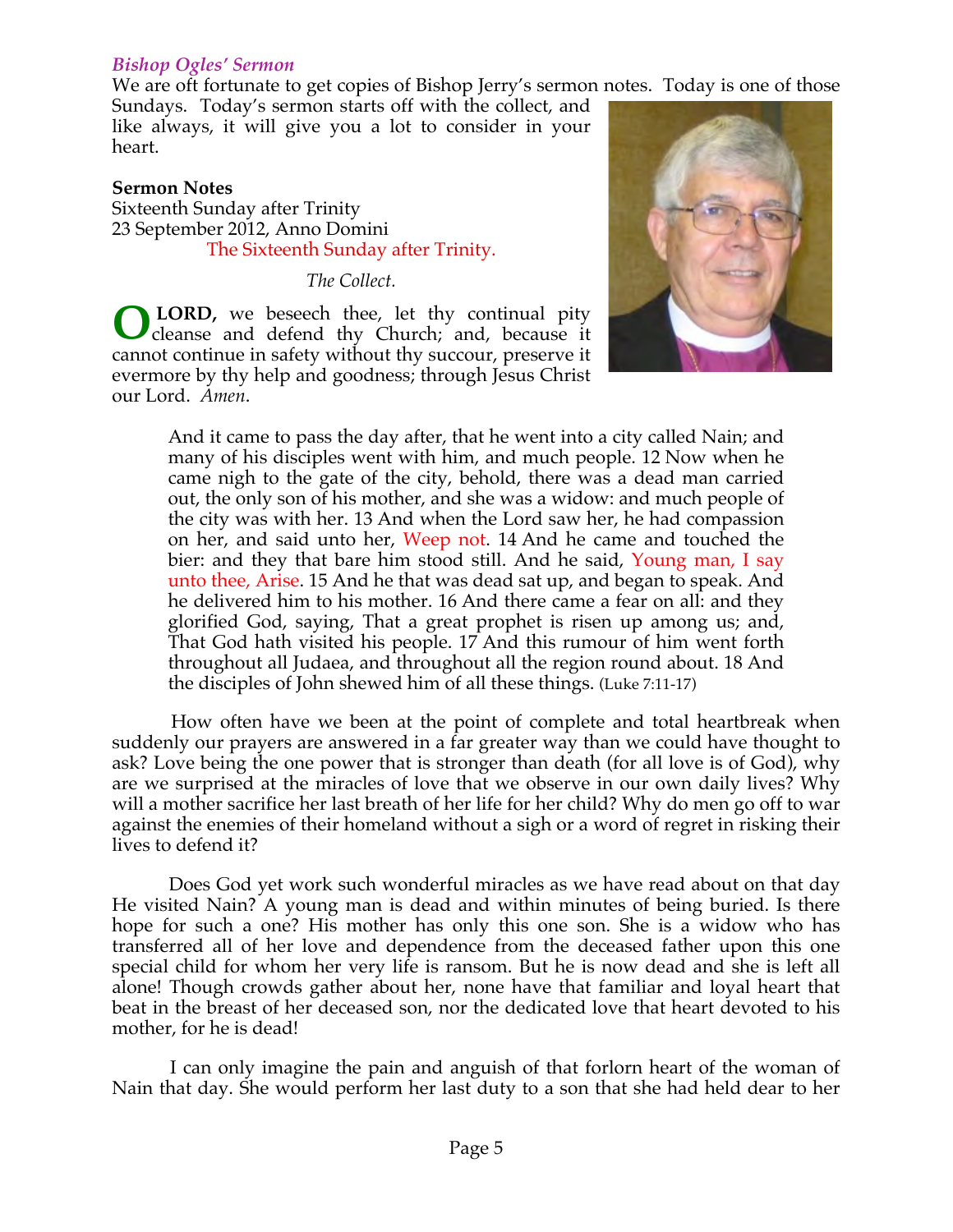bosom from the day of his birth. As she walked along behind the bier, she was dazed with misery and blinded by hot tears of devastation and wonder." "Can it be that he is truly dead – that I shall no longer hear his voice responding to my calls to supper?" "Is it finally true that I am now left alone against the world since the darling of my heart has departed?" A million questions swirled through her troubled mind as she trudged along a path blurred by the tears of her misery.

And what of the dead son? What are his thoughts? Well, he has no thoughts at all because the dead know nothing at all*. For to him that is joined to all the living there*  is hope: for a living dog is better than a dead lion. For the living know that they shall *die: but the dead know not any thing, neither have they any more a reward; for the memory of them is forgotten. Also their love, and their hatred, and their envy, is now perished; neither have they any more a portion for ever in any thing that is done under the sun.* (Eccl 9:4-6)

The world is populated by dead people who parade about as the living, and by the living who have been made alive from death. Do we not remember that we were all dead in trespasses and sin before Christ called our name and made is alive in Him? (Ephesians 2:1) We knew nothing. We had no power at all to save ourselves or to even think of our great need. We were, spiritually, just as the young man lying on a bier at Nain that day. Did that young man know of Christ? did he desire to have Christ come and make him alive? No, he did not think any of these thoughts. Remember, he was dead as dead can be, and so were we before Christ chose us as His own and made the life blood of His eternal love flow though our hearts*. Ye have not chosen me, but I have chosen you* (John 15:16)

*11 And it came to pass the day after, that he went into a city called Nain; and many of his disciples went with him, and much people. 12 Now when he came nigh to the gate of the city, behold, there was a dead man carried out, the only son of his mother, and she was a widow: and much people of the city was with her*.

Now I pose the question that begs our deep thought: who are the dead? **The dead**: Those who reject Christ as Lord and Savior. Those who have no forgiveness for their sins…those for whom there has been no redemption for sins. That includes all the world which dwells in utter darkness.

The dead hear not. Who stopped their ears? Not God. Not even Satan. They themselves have chosen to be dumb to the reality of God. Their spirits lie in the same repose of that of Lazarus in the Tomb at Bethany before the penetrating voice of Christ called his name and commanded him to come forth.

This son of the widow is dead, but death cannot exist in the presence of the Fountain of Life. Jesus knows the importance of a son or daughter to a widow. The boy is all his mother has just as He, Himself, is the only Begotten of the Father.

As the procession proceeds from the gate of the city, there may have been little notice paid to the Master of Life who is approaching. *13 And when the Lord saw her, he had compassion on her, and said unto her, Weep not*.

Strange that a Perfect Stranger (and Jesus was both perfect and a stranger to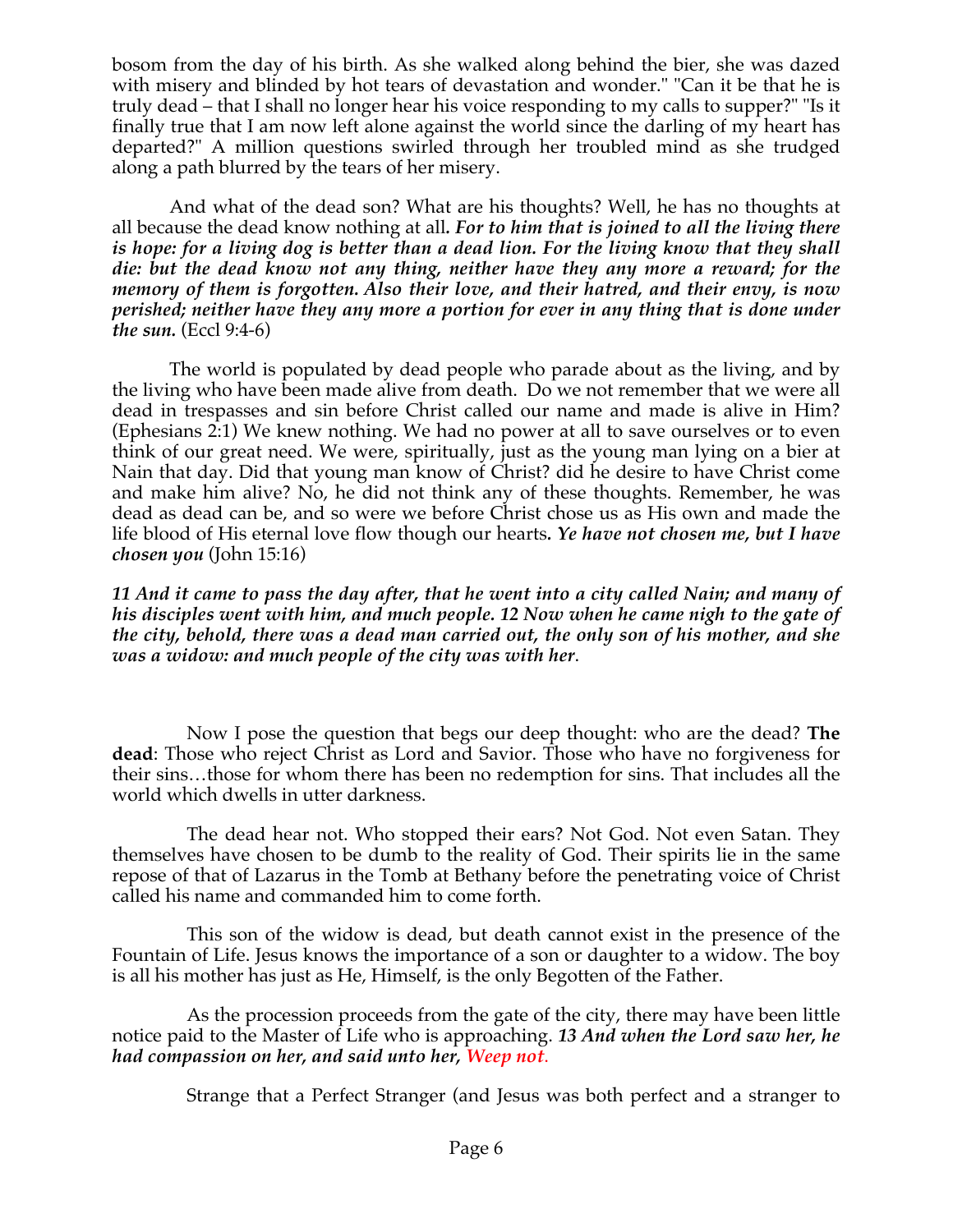the procession at Nain), should come forward with such a comment – weep not! How could she help weeping over her great loss. Christ speaks today and few listen or know Him.

Jesus never desires our sorrow, but our joy in life. He neither wants us to `fear' or to `weep'. *Fear not, I am with thee always, even unto the end of the world*. Or "*Hagar, why weepest thou*?" The desire of Christ is always for our extreme joy in Him. And Christ knows there is no real joy, or life, apart from that which He offers. He sends no one to Hell. The lost, due to their rejection of Him, send themselves to Hell.

*14 And he came and touched the bier: and they that bare him stood still*. When God is at work, we had best stand still and see the marvelous works that His hands perform. Stillness is a vanishing quality in a world bent on technology and pragmatism. As God said to Job in Job 37:14 "*Hearken unto this, O Job: stand still, and consider the wondrous works of God*" Or Psalms 46:10 – "*Be still, and know that I am God: I will be exalted among the heathen, I will be exalted in the earth*."

So those who bore the body remained motionless while God worked. And he said, *Young man, I say unto thee, Arise*.

Though the ears of the Rabbi's maiden were closed in the lock of death, the young girl heard the voice of Christ. Though Lazarus lay long dead in a stone cold tomb, the voice of Christ, his Friend, penetrated the bars of death and were heard in newness of life. So with this young man.

*And he that was dead sat up, and began to speak. And he delivered him to his mother*. With Christ, death is always in the past tense! He **was** dead! No longer was he dead because he had heard and responded to the voice of Christ. He sat up and began to speak. Once you have heard the voice of Christ whisper in your ear a personal message, you cannot fail to speak out. You do not keep it a secret. When you are suddenly made alive in Christ, how is it possible to conceal one's joy?

It may be that you have yet to be made alive, unless you have heard that Voice. When were you dead, and have you been called to life? Have you listened? Did you respond by unashamedly speaking out? We were ALL dead prior to responding in faith to the grace of Christ. All lost. All dead.

Have you considered yourself righteous in your own right? Romans 23:10- 12 *As it is written, There is none righteous, no, not one: There is none that understandeth, there is none that seeketh after God. They are all gone out of the way, they are together become unprofitable; there is none that doeth good, no, not one.*  Romans 3:23 *For all have sinned, and come short of the glory of God* **ALL**? Does that include you and me? Yes, ALL

What is the condemnation to those who sin such as you and I have done? Rom 6: *20 For when ye were the servants of sin, ye were free from righteousness. 21 What fruit had ye then in those things whereof ye are now ashamed? for the end of those things is death. 22 But now being made free from sin, and become servants to God, ye have your fruit unto holiness, and the end everlasting life. 23 For the wages of sin is death; but the gift of God is eternal life through Jesus Christ our Lord.*

What remedy is there for all of us who are born under the condemnation of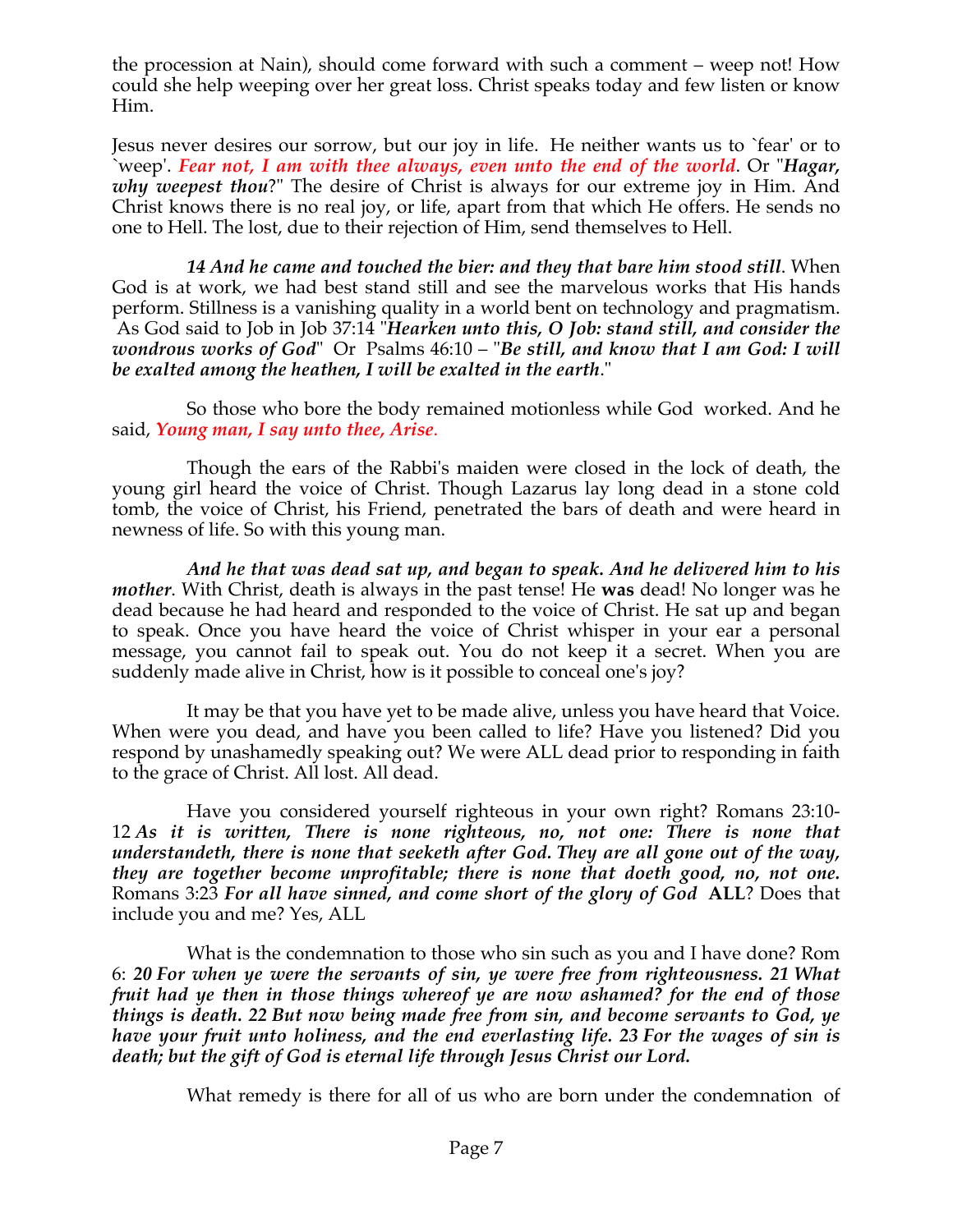sin? **Rom10***: 8 But what saith it? The word is nigh thee, even in thy mouth, and in thy heart: that is, the word of faith, which we preach; 9 That if thou shalt confess with thy mouth the Lord Jesus, and shalt believe in thine heart that God hath raised him from the dead, thou shalt be saved. 10 For with the heart man believeth unto righteousness; and with the mouth confession is made unto salvation. 11 For the scripture saith, Whosoever believeth on him shall not be ashamed.*

Christ is the great Creator and Giver of Life. Death will not exist in His presence. So we must insure our salvation that we may be present with him. But, how? Know that the wages of sin is death. Admit that we are dreadful sinners and cannot save ourselves through any good works. Repent of our sins and turn away from the desires of the flesh. Receive Christ as you Lord and Savior – not simply Savior, but Lord of your life as well.

How many of us present today have taken a `dry' shower, or a `dry' swim, or walked in a `dry' rain?

Is it possible to get into the water, or to come into contact with a fountain of water, and remain dry?

 There is a River of Life which makes all alive who bathe therein and drink from its fountain:

#### John 4: *13 Jesus answered and said unto her, Whosoever drinketh of this water shall thirst again: 14 But whosoever drinketh of the water that I shall give him shall never thirst; but the water that I shall give him shall be in him a well of water springing up into everlasting life*

When we are IN Christ, all our sins are covered by His blood. When we are IN the River of Life, we are wet with that water of life all over. We are baptized in newness of life. Your eternal destiny depends upon which choice you make at the crossroads of life – will you be fearful and unbelieving? Or will you partake of the Tree of Life and Fountain of Living Waters?

Rev 21:6 5 *And he that sat upon the throne said, Behold, I make all things new. And he said unto me, Write: for these words are true and faithful. 6 And he said unto me, It is done. I am Alpha and Omega, the beginning and the end. I will give unto him that is athirst of the fountain of the water of life freely. 7 He that overcometh shall inherit all things; and I will be his God, and he shall be my son. 8 But the fearful, and unbelieving, and the abominable, and murderers, and whoremongers, and sorcerers, and idolaters, and all liars, shall have their part in the lake which burneth with fire and brimstone: which is the second death*.

 Simple response – John 3:15 *That whosoever believeth in him should not perish, but have eternal life.*

Have you, too, believed unto salvation? 2 Cor 6:2 (*For he saith, I have heard thee in a time accepted, and in the day of salvation have I succoured thee: behold, now is the accepted time; behold, now is the day of salvation***.)**

It will not be tomorrow, or next week, month, or year. The time is NOW! How do you stand, Reader, in regard to your soul?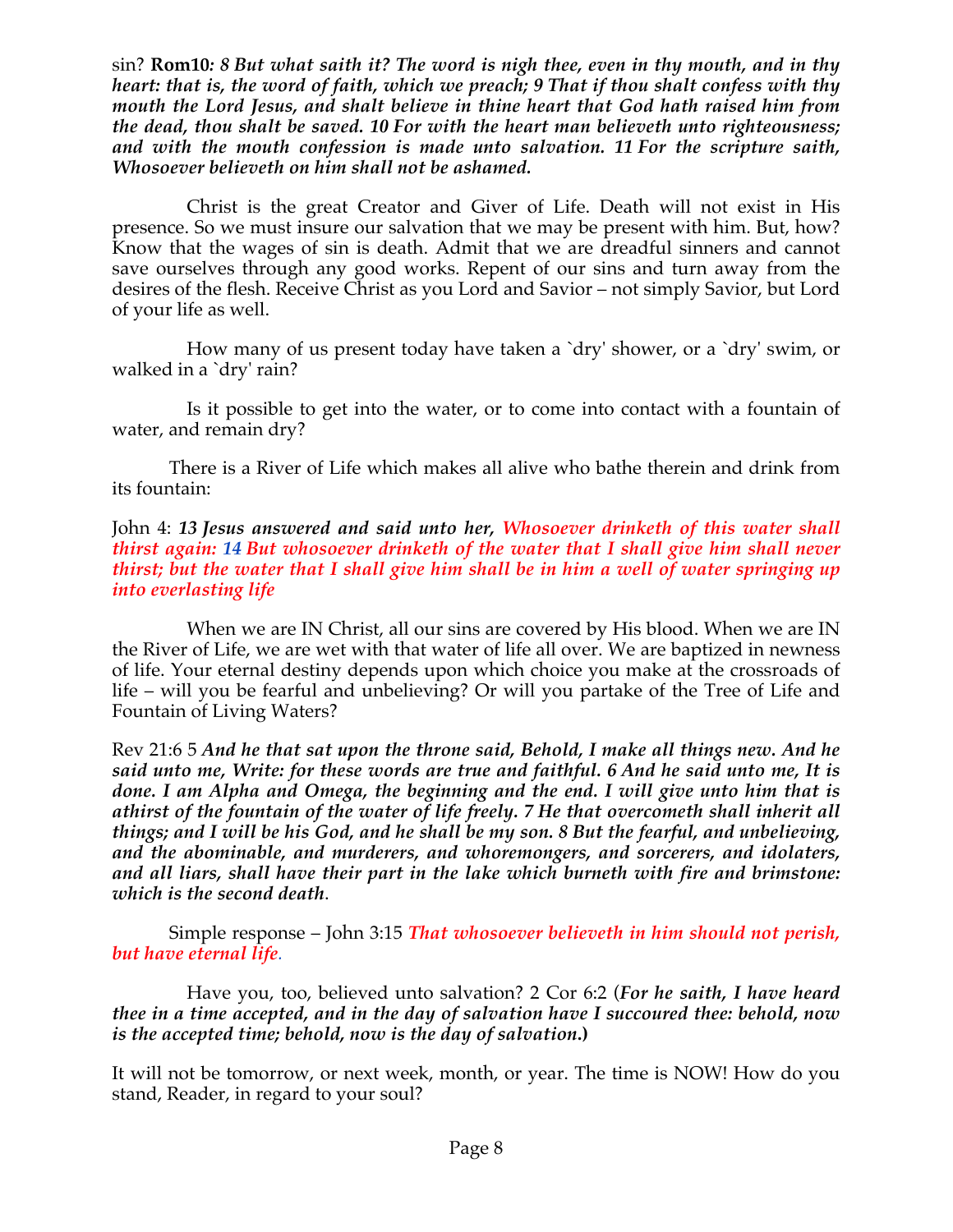### *Bishop Dennis Campbell's Sunday Sermon*

As is oft the case, we are honored to present Bishop Dennis' Sunday sermon presented



to his parish. Dennis has a great sermon for the Sicteenth Sunday after Trinity:

#### **God Our Stronghold**

Psalm 91, Ephesians 3:13-21, Luke 7:11-17 Sixteenth Sunday after Trinity September 23, 2012

The Scripture readings for the Sixteenth Sunday after Trinity show God's answer to the ancient prayer in the Collect asking God to defend the purity of His Church and to preserve it evermore by His help. The Epistle,

from Ephesians 3, shows purity is preserved as the Church is filled with all the fulness of God by "the power that worketh in us." That power, the Holy Spirit, strengthens us in the inner man; indwells us with Christ, and makes us to know the fulness of the love of God. The Gospel, from Luke 7, shows both the ability and willingness of Christ to answer our prayer. "He had compassion on her," the Bible says, when He saw the widow of Nain. And this God of compassion can be trusted to have compassion on His Church, and on His people individually to preserve us from all enemies. The Church will endure because God will preserve it, and those who trust in Christ will make it to Heaven because God will preserve you.

#### Psalm 91. *Qui habitat.*

**HOSO** dwelleth under the defence of the Most High, \* shall abide under the **W** shadow of the Almighty.

2 I will say unto the Lord, Thou art my hope, and my stronghold; \* my God, in him will I trust.

3 For he shall deliver thee from the snare of the hunter, \* and from the noisome pestilence.

4 He shall defend thee under his wings, and thou shalt be safe under his feathers; \* his faithfulness and truth shall be thy shield and buckler.

5 Thou shalt not be afraid for any terror by night, \* nor for the arrow that flieth by day;

6 For the pestilence that walketh in darkness, \* nor for the sickness that destroyeth in the noon-day.

7 A thousand shall fall beside thee, and ten thousand at thy right hand; \* but it shall not come nigh thee.

8 Yea, with thine eyes shalt thou behold, \* and see the reward of the ungodly.

9 For thou, Lord, art my hope; \* thou hast set thine house of defence very high.

10 There shall no evil happen unto thee, \* neither shall any plague come nigh thy dwelling.

11 For he shall give his angels charge over thee, \* to keep thee in all thy ways.

12 They shall bear thee in their hands, \* that thou hurt not thy foot against a stone.

13 Thou shalt go upon the lion and adder: \* the young lion and the dragon shalt thou tread under thy feet.

14 Because he hath set his love upon me, therefore will I deliver him; \* I will set him up, because he hath known my Name.

15 He shall call upon me, and I will hear him; \* yea, I am with him in trouble; I will deliver him, and bring him to honour.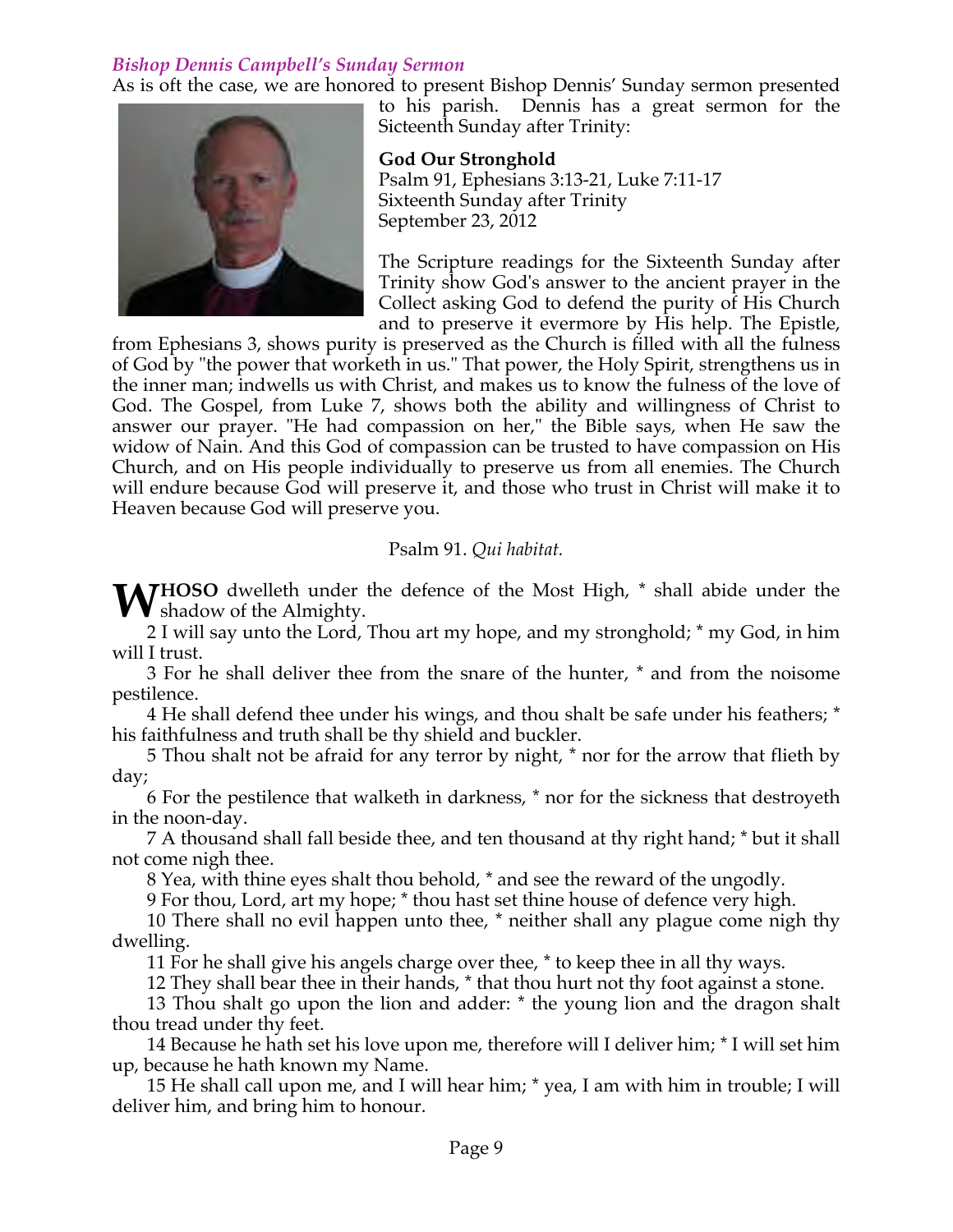16 With long life will I satisfy him, \* and show him my salvation.

Psalm 91 is also about God's protection of His people. In the Psalm God promises to protect those who dwell under the defense of the Most High. His protection is described through picturesque word illustrations. The Israel of God abides "under the shadow of the Almighty," like a village in the shadow of the castle of a mighty king. She is defended "under His wings," as a bird spreads her wings to protect her chicks. The terrors of the night and the arrow that flies in the day refer to dangerous animals that hunt by night, and to theives and criminals and enemies who prowl in darkness or shoot their arrows from concealed ambushes during the day. These, like pestilence, plague, and war are literal dangers from which God promised to deliver the Old Testament Israel if she loved God and followed Him in obedience to His laws. We all know She did not, therefore God allowed her to be harrassed and dominated by enemies throughout most of her existence. She could have trod upon the lion and the adder, which may be symbolic references to Babylon and Egypt. Instead, she was constantly mauled and bitten by them.

God does not promise the New Testament Israel that she will never see sorrow, sickness, oppression, or death, yet it is still true that obedience to God has its own rewards. Chastity avoids the complications of unwanted pregnancies and sexually transmitted disease. Christian marriage puts you in a loving, life-long relationship with a person who is 100% committed to your well-being and happiness, and avoids the complications of being used and discarded like an old shoe. Honesty avoids the complications of jail and confusion that can accompany theft and deceit. Finding happiness and joy in Christ rather than possessions avoids covetousness, jealousy, and dissatisfaction with your possessions and life. So, we could avoid many of life's sorrows if we lived according to the Bible, which shows also that we bring many of our sorrows upon ourselves. They are the self-inflicted, natural results of sin, which can be changed by changing our habits and life-styles to obedience and faith rather than rebellion and unbelief. But the real protection God offers to His Church, in both its Old and New Testament forms, is spiritual. It is protection from Satan, your adversary who "as a roaring lion, walketh about, seeking whom he may devour" (1 Pet. 5:8), "the dragon, that old serpent, which is the Devil and Satan" (Rev. 20:2). He is the one who has gone "to make war on those who keep the commandments of God, and have the testimony of Jesus Christ" (Rev. 12:17). He is the devil who deceives the world until he is cast into the lake of fire and brimstone with the beast and the false prophet (Rev. 20:10).

The protection of God is for those who dwell "under the defence of the Most High," and "abide under the shadow of the Almighty." To dwell is to make a home; to live in a place. We dwell in a dwelling. To abide is to remain in a place. Thus, we abide in an abode. The point the Psalm is trying to make is that God's people dwell and abide in Him. He is our dwelling place in all generations, and God Himself, as we read in Ephesians, dwells in us. The closest comparison I can make to what this means is that of the child in its mother's womb. He shares the same blood, same oxygen, and food with his mother, down to the very molecules. They are as close to being one body as it is possible for human flesh to be. But the oneness of the Church and God is even closer than that. Our oneness with God is oneness of the spirit and essence, so that God flows in our souls, and our souls flow in God.

We dwell "under the defense of the Most High" through faith in Christ. We "abide under the shadow of the Almighty" as we continually trust in His one, all-sufficient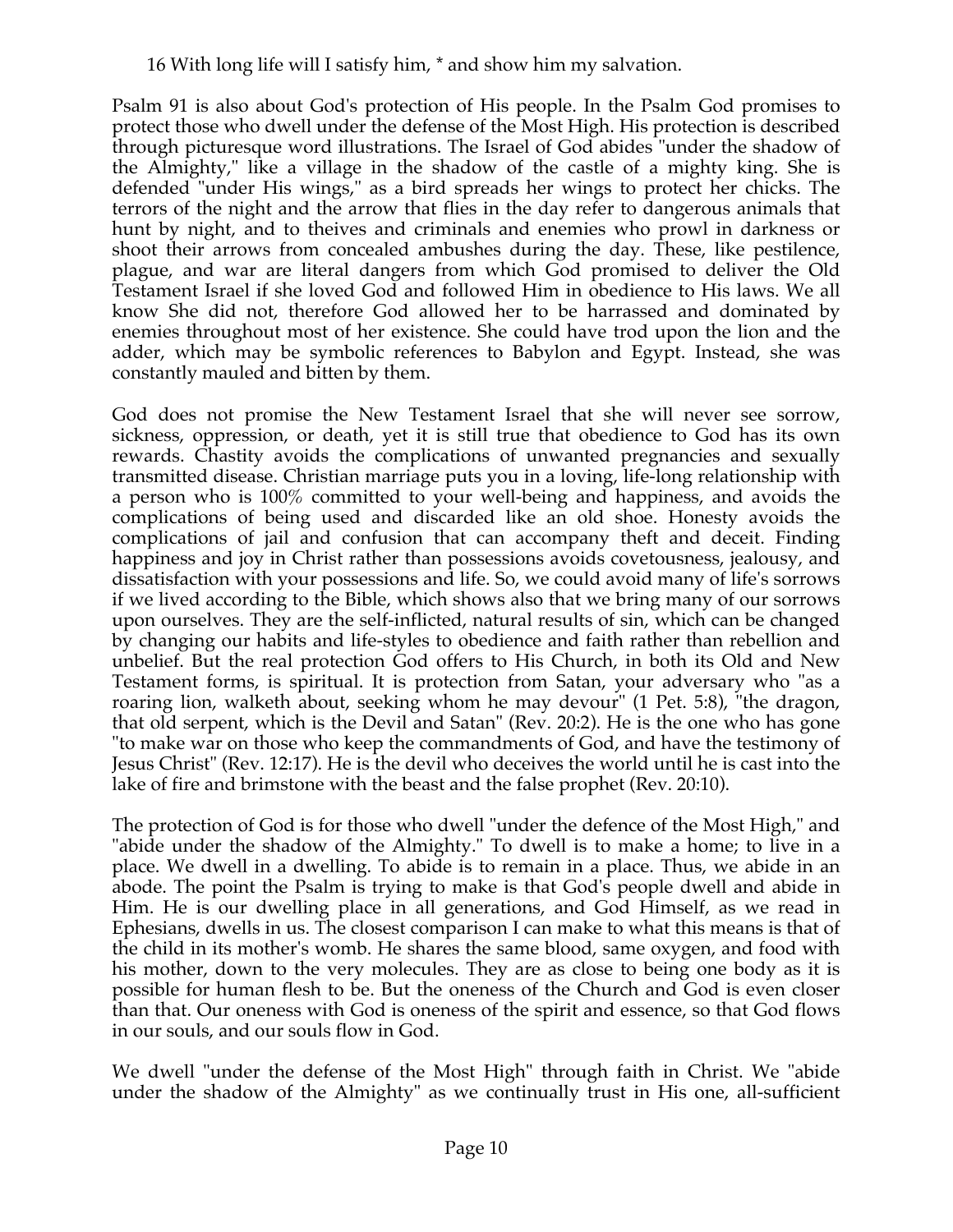sacrifice to be our peace with God. The essence of the Christian faith is that God became Man and went to the cross to bear in Himself the cost of our sins, and He forgives us of all sins as the gift of His grace. Faith receives that gift. Faith trusts God to forgive us. Faith trusts Christ's sacrifice to pay fully and completely for the sins we have committed, are committing, and will commit. And faith trusts God to care for us in this world and the next. And let us never forget that a major part of faith is faithfulness, and we abide under the shadow of the Almighty as we live for Christ in daily, loving obedience, seeking to live righteous and holy lives that please Him.

Let us pray.

 **LORD**, by Thine infinite mercy, make us to dwell by faith under the defense of the Most High, and abide under the shadow of the Almighty, through Christ our Most High, and abide under the shadow of the Almighty, through Christ our Saviour. *Amen.*

# *Rev Bryan Dabney of Saint John's Sunday Sermon*

We are fortunate to have Brian's Sunday Sermon. If you want people to come to The



Truth, you have to speak the truth, expouse the truth and live the truth. This is really a good piece and I commend it to your careful reading.

## *The Sermon -* **That Christ may dwell in your hearts**

In our epistle lesson for today, we read the words of St. Paul who said, ...that Christ may dwell in your hearts by faith; that ye, being

rooted and grounded in love, may be able to comprehend with all saints what is the breadth, and length, and depth, and height; to know the love of Christ which passeth knowledge, that ye might be filled with the fulness of God (Ephesians 3:17-18). The apostle then went on to pen an uplifting affirmation of our Lord's words in his epistle to the Ephesians (3:20-21): Now unto him that is able to do exceeding abundantly above all that we ask or think, according to the power that worketh in us, unto him be glory in the church by Christ Jesus throughout all ages, world without end. Amen. The Rev. Matthew Henry once noted that, "There is an inexhaustible fullness of grace and mercy in God which the prayers of all the saints can never draw dry. Whatever we may ask or think, still God is able to do more, abundantly more. We should encourage our faith by a consideration of his all-sufficiency and almighty power."

In his epistle to the Romans, the apostle Paul advised all Christians to... put ye on the Lord Jesus Christ, and make not provision for the flesh, to fulfil the lusts thereof (13:14). Also St. John in his first epistle wrote, Hereby know ye the Spirit of God: Every spirit that confesseth that Jesus Christ is come in the flesh is of God... (4:2) He also noted that, Whosoever shall confess that Jesus is the Son of God, God dwelleth in him, and he in God (4:15).

Now one might think that every person who claims to be a Christian would follow these tenets of the faith. No doubt some do; nevertheless, a goodly portion of the body of Christ does not. To put it simply, they belong to denominations that have rejected the fundamentals of the faith. They do not believe in the Jesus of the Bible. They deny his virgin birth, his resurrection, and ascension, as well his coming again in glory. They denigrate God's word written by saying it is a compilation of myths, sagas or legends. They believe that the gospel writers tell only of a man called Jesus— a good teacher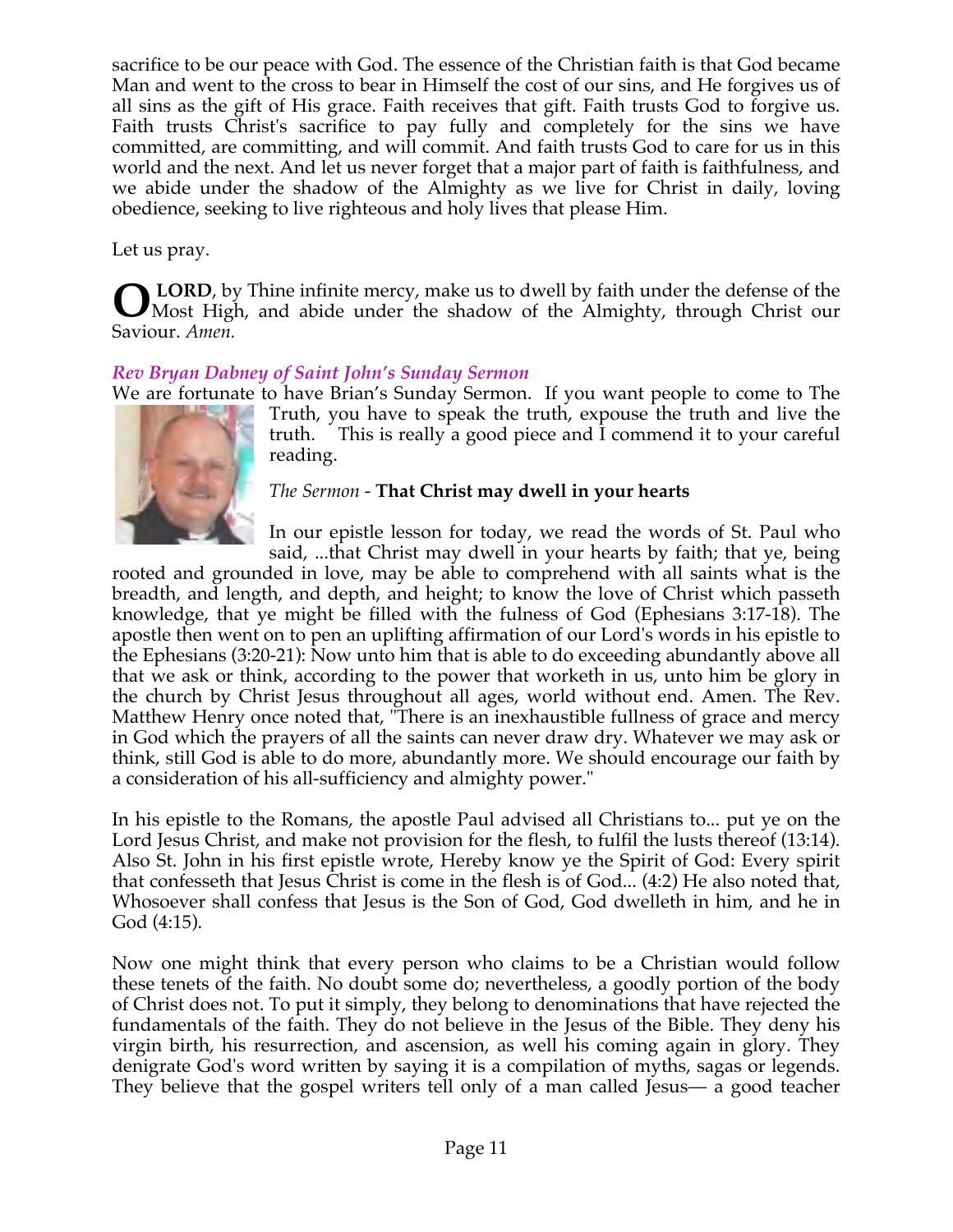who was executed by the Romans— but not the living Lord who rose again from death to life that Easter morn so long ago. They cannot teach a saving faith in the only begotten Son of God because they do not accept the living Christ as their Saviour.

Consider also a modern survey of Christians which the Barna Group conducted awhile back. It asked participants if they agreed with the following six statements:

- 1) believe that absolute moral truth exists;
- 2) believe that the Bible is completely accurate in all of the principles it teaches;
- 3) that Satan is a real being;
- 4) that a person cannot earn their way into Heaven by trying to be good or by doing good works;
- 5) that Jesus Christ lived a sinless life on earth; and

6) that God is the all-knowing, all powerful creator of the world who still rules the universe today.

Barna found that less than one percent of the participants agreed with all of those statements.

That is astounding and tragic to say the least because nearly every point mentioned by Barna was once an established teaching for much of the Christian Church nearly a century ago.

The noted preacher, E. M. Bounds once observed that, "The church is distinctly, preeminently, and absolutely a spiritual institution... Her ministers and doctrines have appeal, relevance, and power only when they are channels of the Holy Spirit. It is his indwelling and inspiration that give the church its divine character and accomplish its divine purposes." And what purposes has it been called to carry forth? "Its purpose is to regenerate and sanctify the individual, to prepare him by purifying and training him for the high pursuits of eternal life. The church is like a net cast into the sea. The purpose is not to change the sea but to catch the fish... What if fishermen spent all their energies trying by some chemical process to change the essential elements of the sea, vainly hoping to improve the stock of fish? They would never catch any fish! If the church used this method, personal holiness would be impossible, and heaven would be stricken from our creed, life and hope. To attempt to save the world while ignoring the individual is not only Utopian but also destructive in every way.

"St. John reminds us in his first epistle to, Love not the world, neither the things that are in the world. If any man love the world, the love of the Father is not in him. For all that is in the world, the lust of the flesh, and the lust of the eyes, and the pride of life, is not of the Father, but is of the world. And the world passeth away, and the lust thereof: but he that doeth the will of God abideth for ever (2:15-17). How can Christ dwell in those who love the world in opposition to the expressed will of God the Father? He cannot. How can said folk understand the absolute need for salvation which Jesus Christ provides through his atoning work on Calvary's cross? They cannot. What can modern, Laodicean Christianity offer but a flawed Jesus, a compromised bible and a useless religion fit only to be cast out? They are powerless without the permission of the Holy Ghost who will not assist them in their efforts.

Why are so many young people leaving the faith of their forebears? Because the modern church has so denigrated its doctrines and tenets as to render it a fruitless exercise.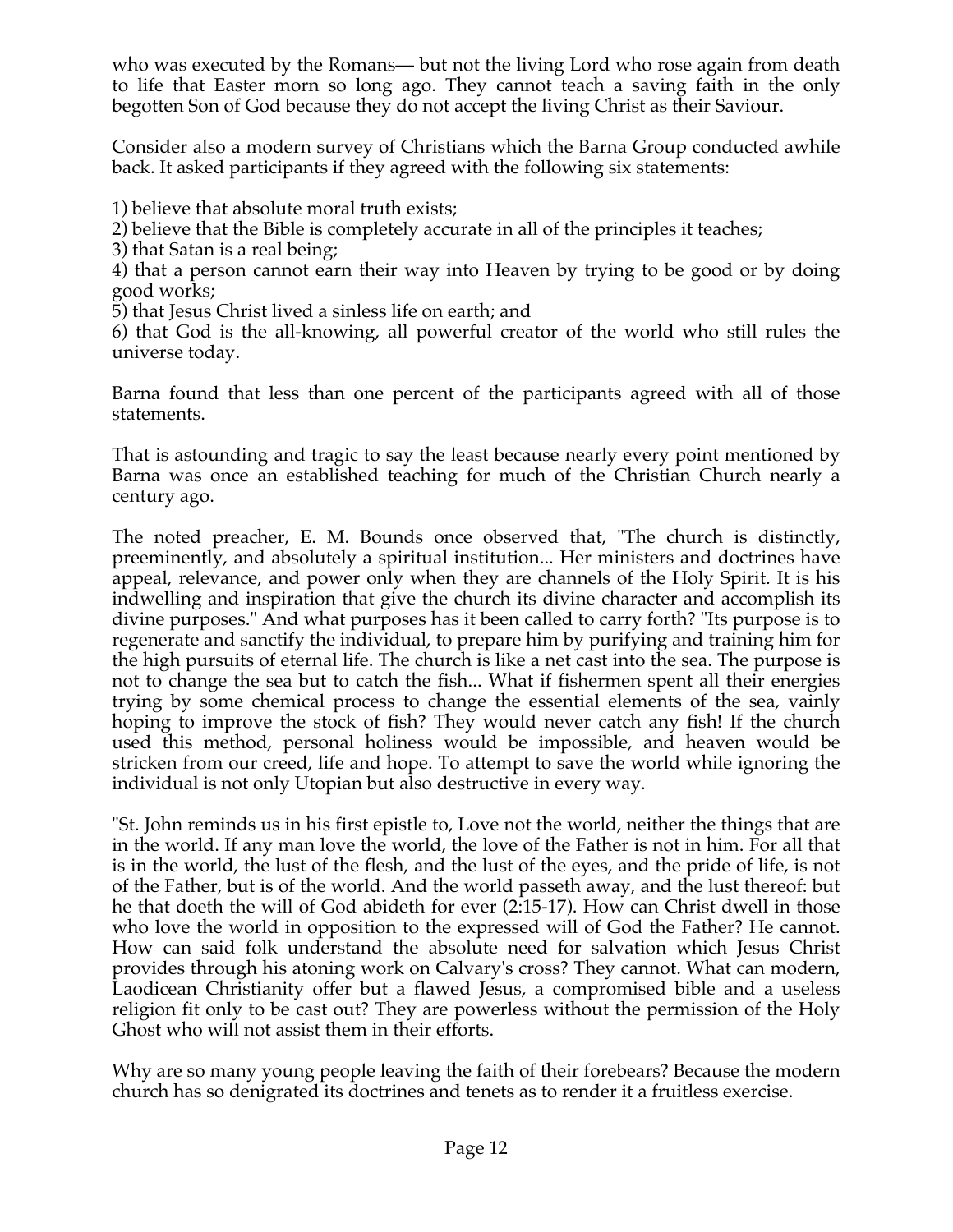As the apostle Paul noted in his first epistle to the Corinthians, ...if there be no resurrection of the dead, then is Christ not risen: and if Christ be not risen, then is our preaching vain, and your faith is also vain (15:14)... And if Christ be not raised (15:17)... then they also which are fallen asleep in Christ are perished. If in this life only we have hope in Christ, we are of all men most miserable (15:18-19). Why follow the dead Christ of myth and legend which the modernist church teaches its congregants?

The Barna Group's survey results give us the answer: wholesale rejection of the truths of the faith. If one would have the benefits of the Christian religion, one must recognize that the true Christ of faith is the same as the Christ of history. One does not cancel out the other. To have Christ dwell in one's heart, one must accept Jesus Christ as the risen Lord who is the only begotten Son of God and then seek God's pardon for his or her sins in his name. God expects us to come to him believing not in faithlessness.

If we are to have any success in winning the young back from the world, we must present to them a clear and consistent gospel message that says what it means and means what it says. But as we have learned, such will not be devoid of difficulty. The Devil and his minions have done much to prepare the ground of their hearts for the bad seed of the world as opposed to the good seed of the word. They have labored to spread tares among the wheat, bad fish among the good, apostates among the saints, and ravening wolves versus the pastors and shepherds of our Lord. They have won victory after victory within the various denominations of the Church and now are poised to sweep away the last vestiges of sound doctrine within the very near future.

But we must not lose hope. Our Lord proclaimed that the Church will not be triumphed over by evil, neither shall the gates of hell cannot prevail against it. In spite of the seeming triumph of our adversary, we have confidence that he will not ultimately succeed. God foresaw the rise of evil, has judged it, and will call an end to it in his time. Our duty is to occupy until he comes for us. The wretched figment of the modernist church is but the synagogue of Satan. It has no real power to save, and has only the power to destroy those of its membership. God's wrath will fall upon it much as he poured out his fury on Sodom and Gomorrah. Our job is to call out to the righteous who, like Lot, have had their souls vexed by the things they have witnessed within those churches.

If Christ dwells in us, then we must preach the word: be instant in season, out of season; reprove, rebuke, exhort with all longsuffering and doctrine. For the time will come when they will not endure sound doctrine; but after their own lusts shall they heap to themselves teachers, having itching ears; and they shall turn away their ears from the truth, and shall be turned unto fables (II St. Timothy 4:2-4). Without a doubt we are in such times as the apostle Paul has described. If we love the Lord, we will follow his word and commandment. Seek therefore then to be a beacon for the gospel. Spread the true message of Christ to those around you and live as becomes the name "Christian" proving that Jesus Christ does indeed dwell within your heart.

Let us pray,

**TOLY** and gracious God, grant to us the courage and the wherewithal to spread the **the gospel of Christ to those who are as yet in darkness and the shadow of the gospel of Christ to those who are as yet in darkness and the shadow of the shadow of** death; that they being so informed might turn unto thee and give thee thanks for the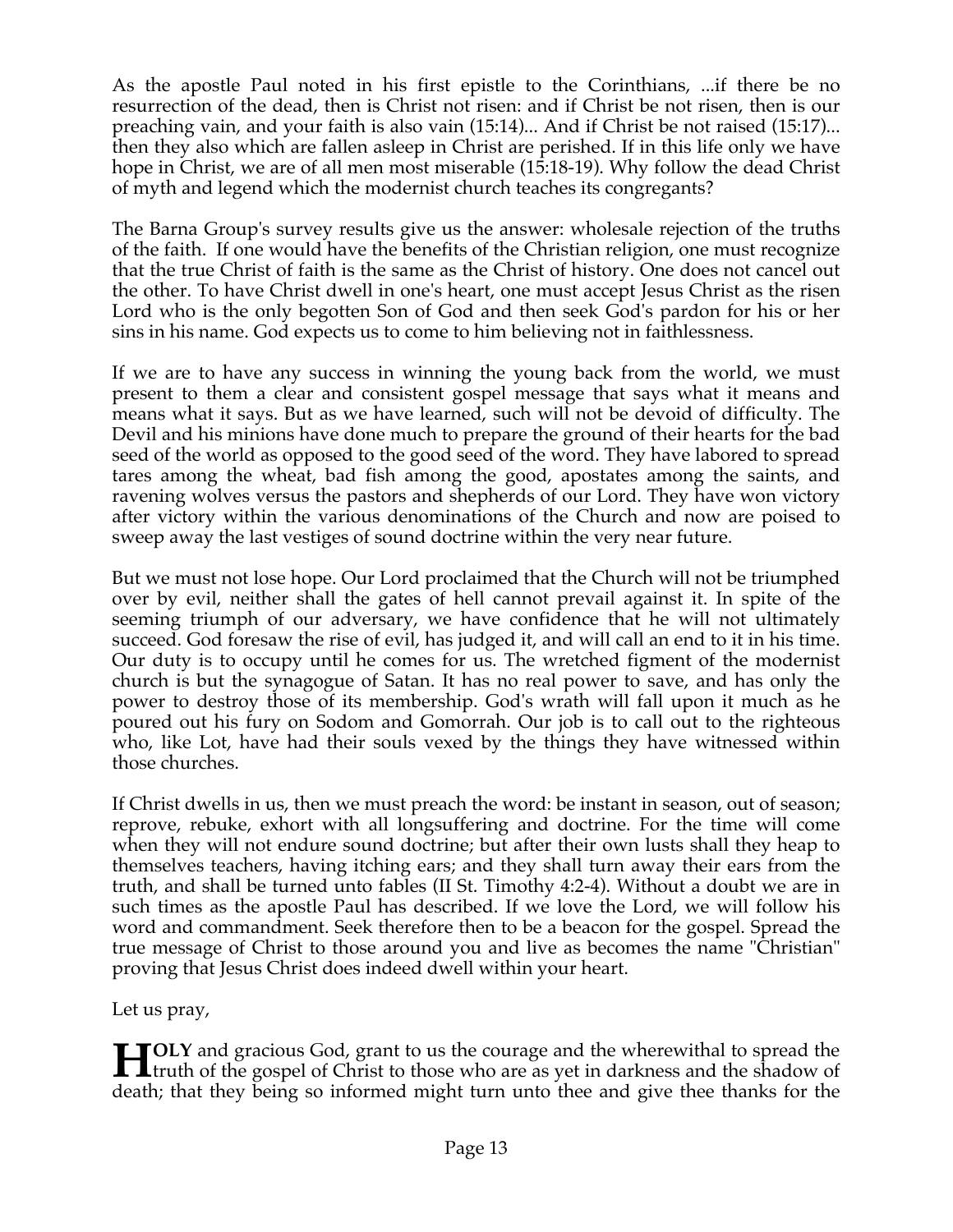free gift of salvation in his name; all of which we ask in the very name of Christ Jesus thy Son and our Saviour. *Amen.*

Have a blessed week, Bryan+

## *New Nametags*

We had no new nametags today.

# *After Church Hospitality*

Sadly, no after church snacks. The same story every week, is it not? The fact is that we are supposed to be on a low carb diet and there really aren't any low carb snacks that appeal to us. So, with no fatted dog nut in sight, we headed to the next little village for Greek Food, Hap and Jack had hamburgers, though. Fatted dog nuts next week! We are hoping between now and next Sunday some invents no-carb dog nuts.

After church goodies providers as currently signed up:

| <b>Date</b>       | Name                                                            |
|-------------------|-----------------------------------------------------------------|
| 30 September 2012 | <b>Opportunity Available - Seventeenth Sunday after Trinity</b> |
| 7 October2012     | <b>Opportunity Available - Eighteenth Sunday after Trinity</b>  |
| 14 October2012    | <b>Opportunity Available - Nineteenth Sunday after Trinity</b>  |
| 21 October2012    | <b>Opportunity Available - Twentieth Sunday after Trinity</b>   |
| 28 October 2012   | Opportunity Available - Saints Simon and Jude, Apostles,        |
|                   | superseding the Twenty-First Sunday after Trinity               |

*People in our Prayers* - http://faithfulcenturionprayerteam.blogspot.com/

## **Why? Prayer is an extremely important activity.**

It is not that God knows not our needs, for He surely does. Yet, Jesus commanded us to ask God for those same needs. In addition to the obvious of asking God for help, offering thanksgiving and the like, prayer helps us focus our thoughts on how we might do God's work.

The Prayer Team of the Church of the Faithful Centurion was established to help our members and fellow Christians pray for those in need and to give thanks as well for the blessings we have been granted.

### **Who can be on the list? Do I have to be a member of the Church of the Faithful Centurion to be prayed for?**

No! The only qualification to be on the list is that you want our prayer team to pray for you. We are Christians and are happy to pray for you, no matter who you are. If you want help from God, you are our kind of people.

## **What is the commitment from the prayer team?**

Each member of the team will pray for the desired outcome at last once per day.

## **How do I get myself or someone else on the prayer list?**

You can email one of the prayer team leaders: Jack - jack@faithfulcenturion.org or Dru dru@ faithfulcenturion.org, or call the church office at (619) 659-3608 or fill out a prayer card at church.

## **What should I ask for?**

Depends on what you want. Some people merely want God to be asked to heal their ills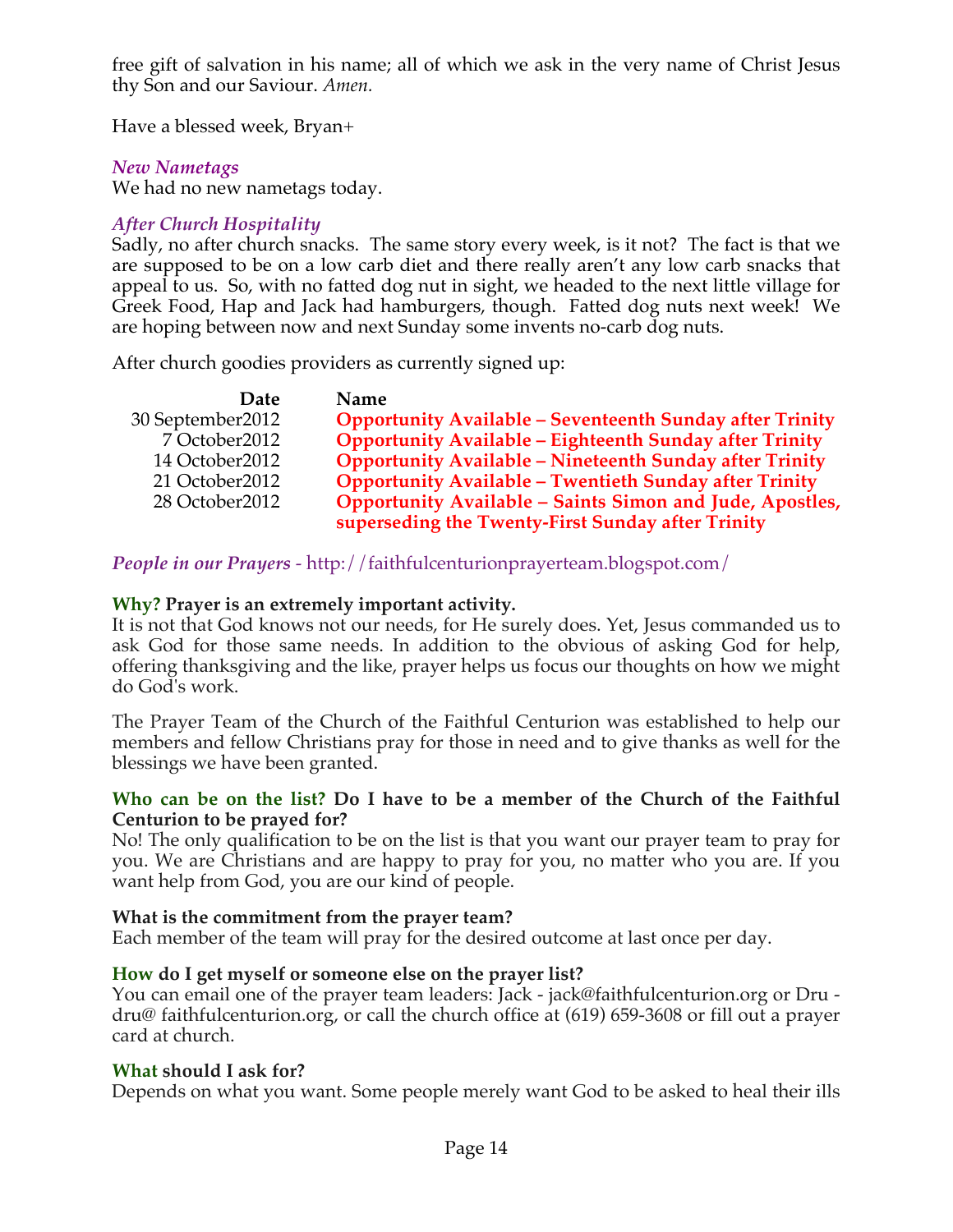and be mentioned by their first name, others want a specific outcome and / or have more of their personal information known to the team. Ask for what you want. It is your desire and need for prayer the team is attempting to meet. For typical examples, see the list below.

### **Updating the Team**

If you are on our prayer list, or if you have submitted a person that you have asked us to pray for, please update one of the team members or Hap in person, by telephone or email. It helps to be able to pray specifically for these individuals including their specific needs; plus if they get better, it is nice to give thanks!

Please note that on the yellow (maybe green or orange if you get an old one) cards at church, you can ask that those to be prayed for have their names disseminated to the prayer team. Those names will be said in church and appear here. Or, you can ask that their names and purpose be kept confidential, then only Hap will know to pray for them.

#### *Prayer List Notice – If you have someone on the prayer list and their needs have changed, please let us know. We'd like to update our prayers to reflect the need and most important to give thanks!*

### *Travel*

No travel this week!

### *Move*

*Ryan Hopkins* has moved to Dillsburg, Pennsylvania, to study Dressage Riding through June 2013. Please pray for God's guidance in his life as he works and studies.

*The Thomas Family* is on a short tour assignment in Guam through August 2013. Please pray for the assignment to continue to go well for Kurt and for Mary and the kids to make new friends. In particular pray that Kristyna and Mitchell will develop good friends and school mates there so as to further their development as both Christians and citizens. Things seem to be going well where the sun rises on the United States, so keep praying! Give thanks and ask for continued good developments.

## *Departed*

*Bob Burrell*, for whom the Arnolds' valley is named, passed away 21 September 2012, in his late 80s. Please pray for his family members who remain behind, in particular his wife of sixty some years, Marion.

## *Homebound or Infirm*

*Norma, Sara's mother* is in a state of deteriorating health, both physically and mentally, with both onset dementia and Alzheimer's. On 30 January 2012, she broke her hip and had a partial hip replacement. She is not doing well, but has decided she would like to live a bit longer. Please pray Norma might come back to God and for peace of mind for her and the ability for both Sara and her mother to put their cares and worries on God's shoulders so they can deal with the many problems involved.

## *In need of a miracle or understanding of God's Plan*

*Todd* and *Kenny* have both been fighting osteocarcinoma for over five years and have been told their time here on earth is nearing its end, absent a miracle from God.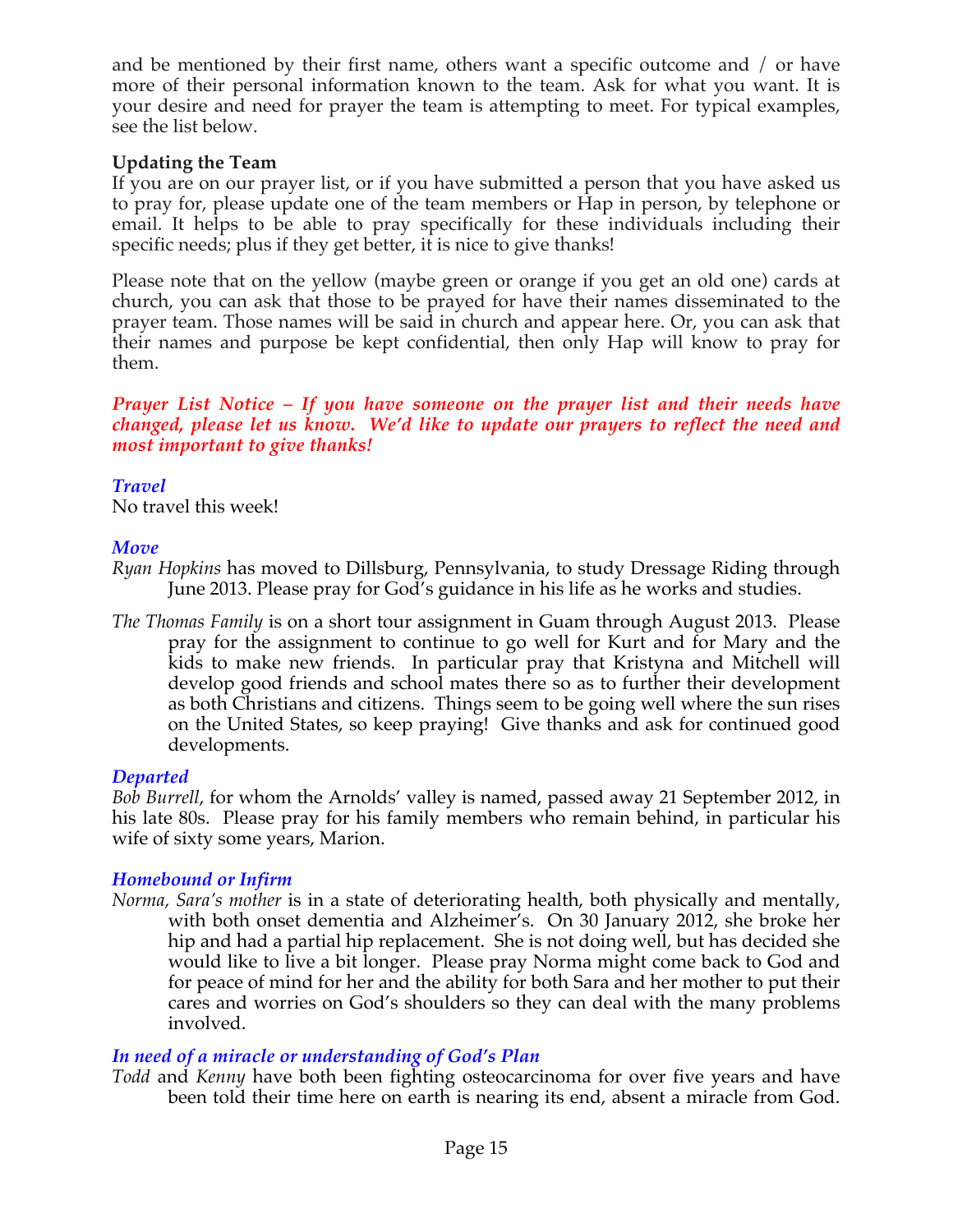Both are ready to go home and leave the pain, but would like to stay. Please pray for them and their families.

*Colonel Bud Day's* cancer has returned. The outlook is not favorable. Bud has been an inspiration to all of us for years, this changes nothing. He is well at peace with our Lord and we all hope he stays with us for a while longer.

### *Healing*

- *Carol Stone*, the sweet wife of Mike Stone, longtime friend and colleague of Sara Simmons as well as Hap, was helicoptered to hospital with an ultimate diagnosis of severe bleeding on the left side of her brain. She underwent surgery and is has been in a coma since the operation. Carol has been moved to the Sacramento Kaiser Neurological Center. She has regained limited consciousness, which seems to be a good sign, but her prognosis is not clear. She has a tracheal tube and ventilator; she must be fed via tube for now. It appears Carol cannot see from her left eye. A miracle is what is hoped and prayed for. Please pray for peace of mind and trust in God for Mike, guidance for the medical team treating Carol and strength for Carol as well as faith and trust. No one can ever understand the why of these things here on earth. Sara who passed this request on asks that you pray in both faith and hope.
- Liz *Strauch* has a pineal cyst, which is causing various problems for her, headaches, dizziness and distress. It appears it can be drained, but she is very concerned and hesitant to do so. Please pray for guidance for the medical people treating her, as well as for Liz and her husband Ken.
- *Lauralee Meade* underwent a lumpectomy on Friday after Thanksgiving. A further anomaly has been discovered and she had additional preventative radiation treatment. Please pray for a complete remission of the cancer. Pray also Lauralee will maintain her great attitude and trust in God.
- *Kevin Gerhart* discovered cancer on his neck. He underwent radiation and chemotherapy. Please pray for the medical team treating Kevin that they might pay attention, do their very best and find the source; that the treatment might be successful and he might live a long and healthy life to His honor and glory. Pray also for trust in God and peace of mind for Kevin, his wife and family.
- *Gil Garcia* had surgery at the VA hospital in Long Beach. The surgery was successful, they are predicting a 12 week recovery time. Please pray for a rapid recovery for Gil, as well as peace of mind for Gil, his wife Mary and their family.
- *Sara Simmons* has recovered pretty well from a fractured right knee, but is still challenged for mobility while trying to take care of her mom and her husband Bill. Please pray for patience for Sara and her husband Bill, as well as rapid and complete healing.
- *Bill, Sara's husband,* had a third abdominal surgery on 22 November 2011. This time the tumor was removed. Bill is doing better keeping the doctor's instructions, for which we are all grateful, including taking a chemotherapy once a day for three years, radically decreasing the consumption of alcohol and eating properly, he is also having difficulty maintaining equilibrium, please pray for help for him to do all this. Please pray also that Bill might turn his heart outward to help those around him, as well as live a long and healthy life to the honor and glory of God. Pray also for peace of mind for Bill and his wife Sara.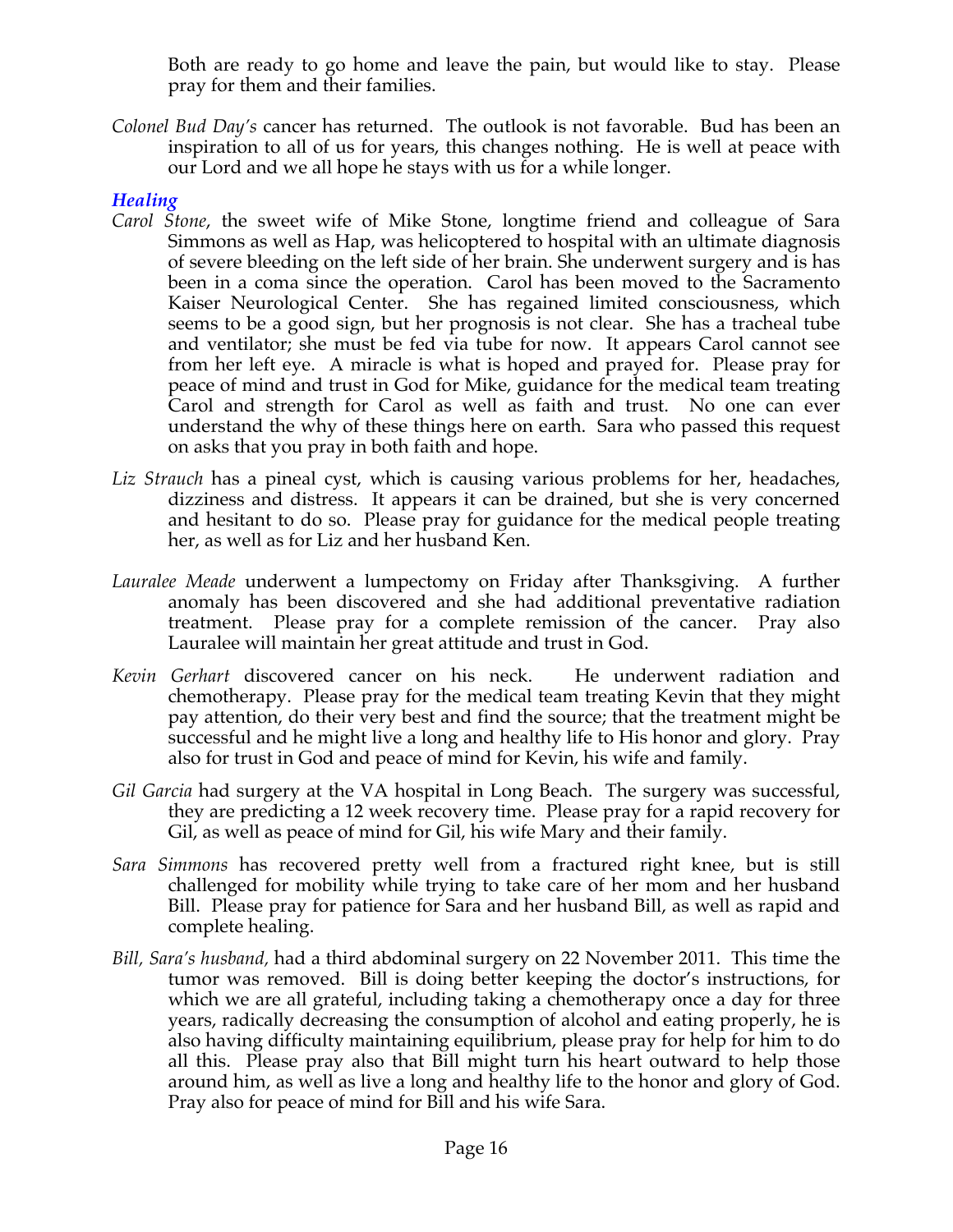- *Kay Denton* (Mrs. Kay) got a blood clot, which affected two of her fingers. She underwent an angiogram which seemingly had the desired result and the Eveready Bunny rebounded once again. Please pray a prayer of thanksgiving for the positive outcome and pray for continued peace of mind for Mrs. Kay and her family. Give thanks for her trust in the Lord and her positive attitude.
- *James L. Cavanah* had surgery the afternoon of 10 February 2012, to remove two small but cancerous tumors. James is a minister with the AOC in Savannah, Georgia. Please pray for his recovery and remission from the cancer. Give thanks for the surgery and pray for both him and his family to allow God to carry their worries while he recovers.
- *Dotty Valkenaar* had successful surgery for a shoulder ligament problem on 28 February 2012. Physical therapy seems to be working, but is painful. Please pray for continued recovery and peace of mind through trust in God for Dotty and Lew, her husband, as well as their entire family.
- *Steve Sundberg* had a heart attack after Easter. After some time, the medical team treating him decided he was not a candidate for stents and a five-way heart bypass was performed the week of 6 June 2011. Please pray for his complete recovery and for his three children and family who are very worried about him, pray also for his trust in our Lord and for both him and his family to let God carry their worries while he recovers.
- *Matt Alcantara*, age 15, has Osteosarcoma (bone cancer), a very rare and often lethal form of cancer with limited treatment options. This is a disease that is about 90 percent fatal in a couple of years. He has no hip joint on one side, but he walks and swims! Courage? Guts? You bet! Matt and his mom just came back from Houston at the Cancer Center for what was hoped to be a routine every four month bone scan. The scans were done on schedule, but a couple of new spots showed up. After Matt's San Diego doctors conferred with the Houston doctors to figure out what these spots mean, it turned out they are new and old injuries with no bad meaning. In effect they are CLEAN SCANs. Matt and his family ask you to give thanks for the super results. Please also give thanks for the great faith of Matt and his entire family. Their faith and trust is a wonderful example for each and every one of us. But, now is not the time to stop praying. Actually, it never is the time to stop praying!
- *Judith Clingwall*, is afflicted with Multiple Sclerosis (MS). She is currently in Laurel Place, an extended care facility in Surrey, British Columbia. Judith's condition has worsened recently. She is no longer able to stand, in fact she has a lot of trouble sitting upright. Judith is depressed and wants to go home to watch her birds, which given everything seems unlikely at present. Please pray for her to take an active part in her own life, for her strength, peace of mind, trust in God and remission of the disease so she might return home to her family. Pray also for strength for her husband Martin as he deals with all the problems and stress of Judith's situation.
- *Becky Madden* is paralyzed from the neck down as the result of a tragic shooting accident. Her husband is doing his best to take care of her; it is hard and he is learning the best he can. Please pray for further recovery for Becky, as well as strength and guidance for her husband.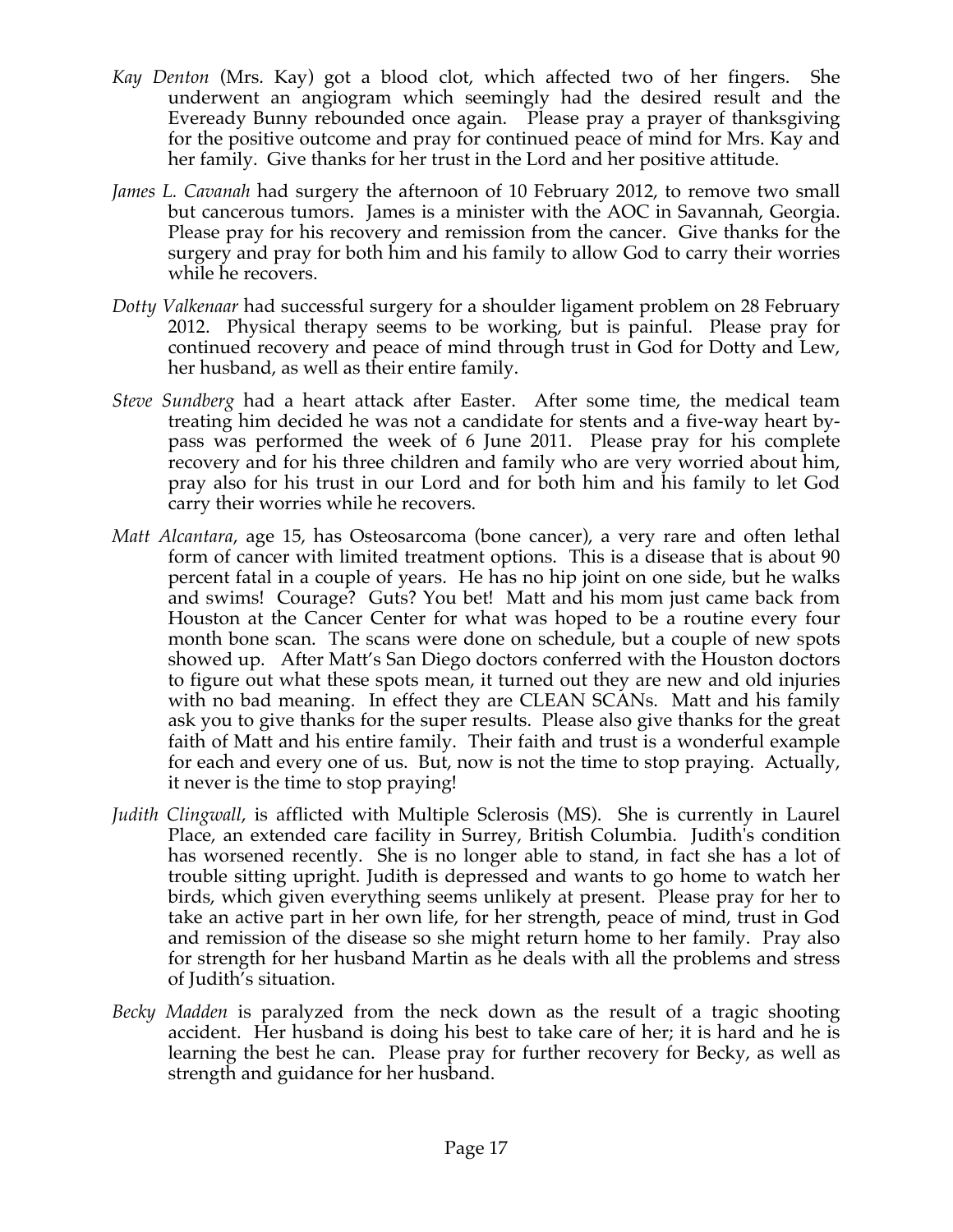- *Vince (age 15),* reoccurrence of Osteosarcoma, recent testing found a nickel sized tumor in his lungs. The doctors are consulting with a specialist in Houston. Please pray for guidance for the medical team and for peace of mind for Vince and his family.
- *Obra Gray* continues to take day by day. Please continue to keep Obra in your prayers, and give him the strength of knowing the Lord is with him and will never forsake him. Obra needs security of what lies ahead of him, and only the Lord can grant the solace to answer his prayer.

#### *Guidance*

*Sara* asks that you pray for guidance for her as she deals with the stresses of her family and life. Pray that she can separate those things which she can affect from those things which she cannot and give her grace to accept that she cannot do everything and can only change those things within her control.

*Jacquie* to open her heart to God and accept His Love and Grace.

*Hap* and *Ryan* both ask you to pray they might be able to trust God will help them make the right decisions at the right time and not to worry uselessly, to change those things they can change, accept those things they cannot change, sleep well to be able to do the correct things with a clear head and that they will open their hearts to the Holy Ghost.

#### *New Position*

*Rev LTC Al Ryan* has been appointed Deacon-In-Charge of the mission parish of St. Augustine of Canterbury Anglican Church, Anglican Church in America (ACA) parish in Old Orchard Beach, Maine. It is a small but growing mission, which has been plagued by clergy change. Al, the diocesan pilot, has been appointed for one year, during which time he is to help them identify what their needs are for a vicar. He has done this before and asks you to pray for God's help one more time; not only for himself, but for the parish.

#### *Armed Forces & Contractors*

Airman Donny Patton (Kadena AB, Japan), Jordan (USMC – Fleet Marine Force - Pacific), Trevor (USAF - KC-10 Boom Operator), Trevor (USN – Whidbey Island, EF-18 Pilot), Kurt Thomas (USN – Guam)

#### *Thanksgiving*

*Hap Arnold* had an elevated temperature last Sunday and then Labor Day Monday, after consultations with the Medical Officer, he went to the hospital where he was given an IV antibiotic and admitted overnight (a seeming mistake) for a Urinary Tract Infection. Within 24 hours of the start of the antibiotics, he felt 100 percent better and is now feeling better than any time in the past year. His legs no longer hurt to walk and he is far more mobile. He gives our Lord thanks and asks that you do also.

#### *Persecuted*

Around the world, Christians are under attack, not only in the Muslim world, but from Hindus and others in India. Also, they are under continual attack in the name of "Separation of Church and State" in the western world, as it becomes actively atheist or pro-devil buddy. Please pray for God's guidance and protection for all persecuted Christians and those around them.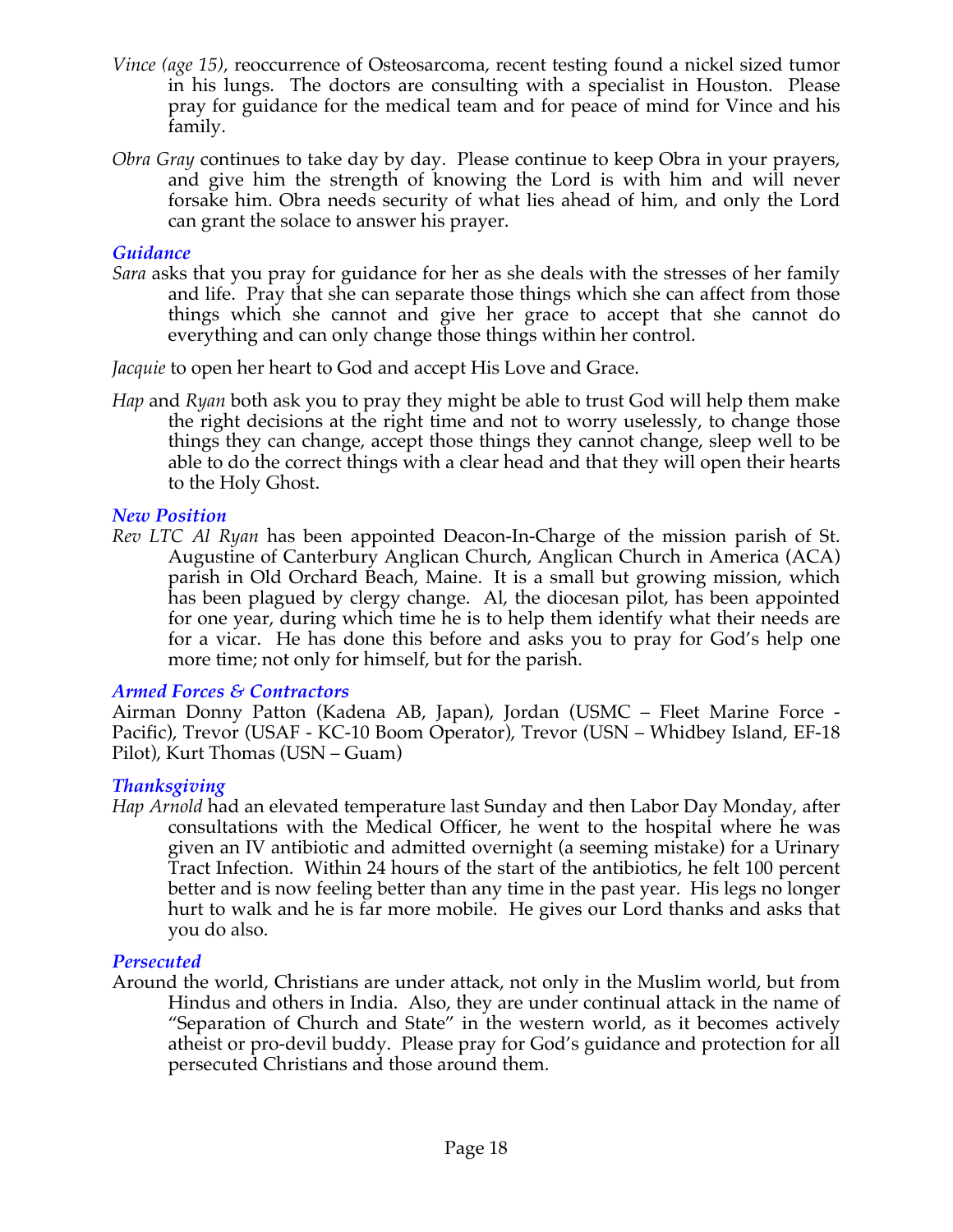## *Various Special Requests*

- We ask that you pray, please ask God that the Holy Ghost might give you insight into how you might make the lives of your friends and family better. Remember helping others is not just those who you don't know!
- Please join us in praying that the *Free Teen Guitar Class* will be continue to be an opportunity for God to work in the lives of the kids and their families. Please ask God to guide the class to new opportunities to make Him known to others. Help us to let the love of our Lord shine through us into their lives, putting Him first, so that He might enter in to their hearts and lives.

### *Question that only you can ask*

What would you like to know about our history, what we believe, what we do or how we operate? Hap is looking for material for the continuing education class and *Thought for the Day* material. Help us help you. Please send your question to Hap so we all can get an answer. Just because you don't know the answer to your question doesn't mean you are the only one who doesn't know. But, if you don't ask, no one will know.

### *I'd like to get a different point across or announce something*

If you have a different point of view, I would be happy to give you room to get your point across. While this publication is my perspective on events, I recognize not everyone may agree and that some people would like to express their own opinion. If you want to write something, please forward your item to Hap (with a note as to whether or not you would like editing help) to: hap@faithfulcenturion.org.

#### *Epistleers*

We post the list of Epistle Readers in the Sunday Report each week so you can either plan your attendance or your pre-reading as the spirit so moves you.

#### **Date Reader**

|                 | 30 September 2012 Dru Arnold – Seventeenth Sunday after Trinity |
|-----------------|-----------------------------------------------------------------|
| 7 October 2012  | Dru Arnold – Eighteenth Sunday after Trinity                    |
| 14 October 2012 | Dru Arnold - Nineteenth Sunday after Trinity                    |
| 21 October 2012 | Dru Arnold – Twentieth Sunday after Trinity                     |
| 28 October 2012 | Dru Arnold – Saints Simon and Jude, Apostles,                   |
|                 | superseding the Twenty-First Sunday after Trinity               |

#### *The near future, as well as Next Sunday*

23 September 2012 – Sixteenth Sunday after Trinity – Morning Prayer - Service start time 1000 (10:00 am); welcome or gathering songs before the service at 0945 (9:45 am); **Time 1000 (10:00 am); Location – 10603 Burrell Way, Descanso, CA**

30 September 2012 – Seventeenth Sunday after Trinity – Morning Prayer - Service start time 1000 (10:00 am); welcome or gathering songs before the service at 0945 (9:45 am); **Time 1000 (10:00 am); Location – 10603 Burrell Way, Descanso, CA**

1 October 2012 – 6 October 2012 – We will all be on travel to the Anglican Orthodox Church Biennial Convention in Statesville, North Carolina. While the meeting is Wednesday through Friday, we need to leave on Monday to make everything and will be returning on Saturday. The church number will ring through to a mobile number and the emails are still good.